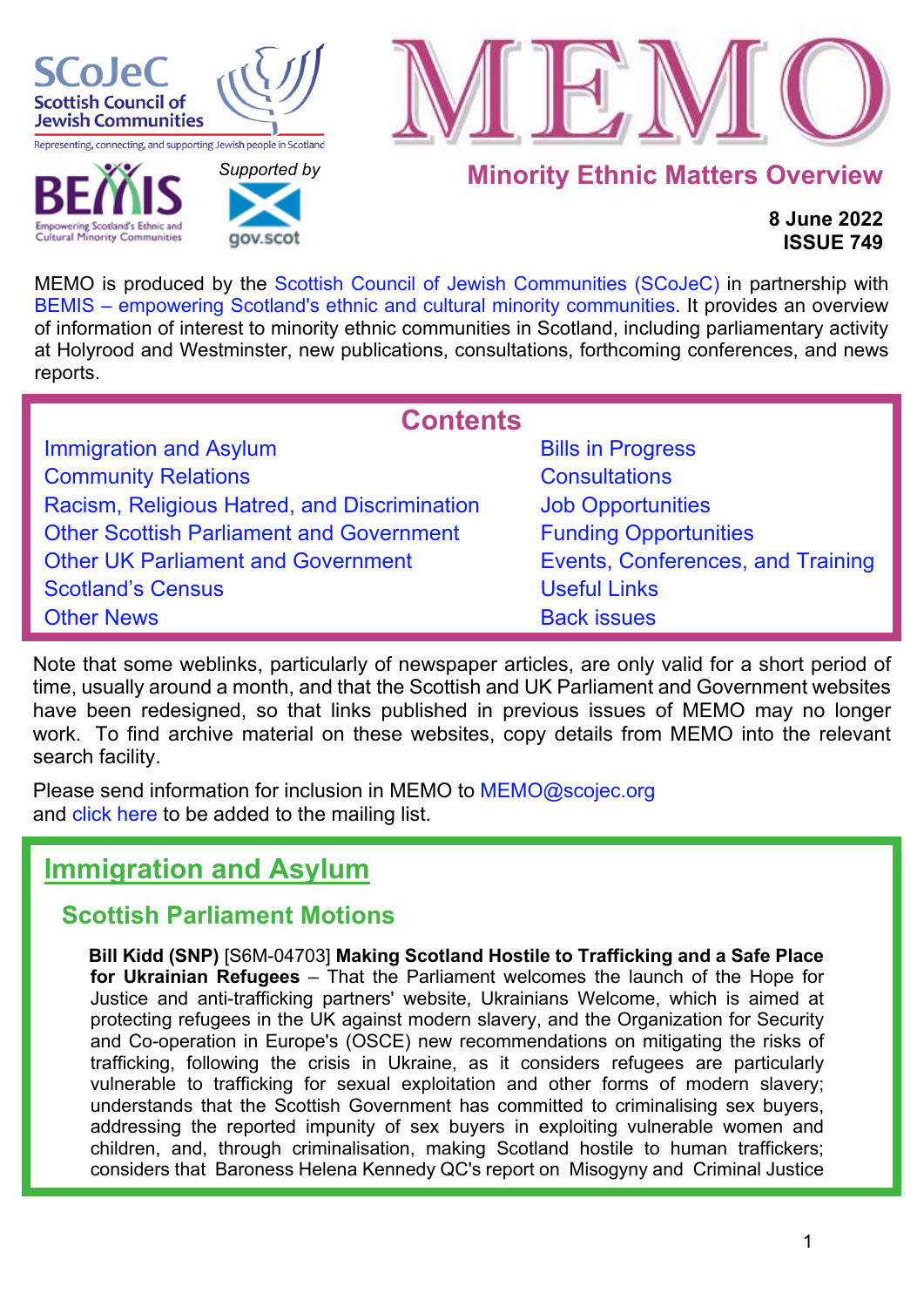in Scotland affirms the understanding of commercial sexual exploitation, including pornography, prostitution and trafficking, as "violence against women and girls"; recognises the OSCE's reported findings that internet searches for Ukrainian women for sale for sexual exploitation has increased by between 200% to 600% across multiple countries in Europe since the Ukrainian refugee crisis started, and that, in the UK, internet searches for Ukrainian women has increased by 669%, compared with March 2021; considers that the criminalisation of sex buyers in Scotland would tackle the demand that fosters trafficking and respond to Palermo protocol commitments; commends the efforts of anti-trafficking organisations, such as International Justice Mission, which presented information to the Cross-Party Group on Human Trafficking on the work that it has been doing to prevent human trafficking occurring at the Romanian-Ukrainian border since the war in Ukraine started, and A21, which it understands is safely housing Ukrainian survivors of sex trafficking and runs trafficking awareness campaigns across Europe; considers that such examples show the success that is possible when authorities and charities work collaboratively to warn refugees of the signs of human traffickers and provide practical assistance to avoid refugees taking up unsafe offers of accommodation or transport; believes that vulnerability to trafficking increases when refugees are in transit or when financial resources reduce over time, and recognises what it sees as the invaluable work of individual sponsors, community groups and local organisations in welcoming refugees to Glasgow and the rest of Scotland, and ensuring that they are provided with the practical and emotional support needed to begin to find refuge and safety as they rebuild their lives. <https://www.parliament.scot/chamber-and-committees/votes-and-motions/S6M-04703>

*The report referred to above can be read at <https://www.gov.scot/publications/misogyny-human-rights-issue/>*

**Paul O'Kane (Labour)** [S6M-04593] **Rani Skawi Welcomes Refugees to Inverclyde** – That the Parliament recognises Rani Skawi's efforts in welcoming refugees from Afghanistan to their new home of Inverclyde; further recognises that Rani Skawi spoke to an audience, which included 17 Afghan refugee families, during a refugee welcome event organised by Inverclyde Community Development Trust, Inverclyde Council, CVS Inverclyde, Your Voice, Beacon Arts Centre and Compassionate Inverclyde; understands that Rani Skawi was herself a refugee who left her home in Damascus, Syria, three years ago and has since settled in Port Glasgow with her family; celebrates that Rani Skawi is using her own experience as a refugee to offer guidance and reassurance to refugees in similar circumstances; further celebrates that her story of moving to Scotland is one of success, having enrolled in a college course, obtained a driving licence and, in her own words, has "a whole new life" and is "very happy", and believes that, as more stories emerge concerning the challenges and strife of refugees across the world, people like Rani Skawi can be symbols of hope.

<https://www.parliament.scot/chamber-and-committees/votes-and-motions/S6M-04593>

## **UK Parliament, House of Commons Written Answers: Rwanda Refugee Policy**

*The following three questions all received the same answer* **Asylum: Rwanda**

**Olivia Blake (Labour)** [10048] To ask the Secretary of State for the Home Department, when she will publish the terms of reference for the UK-Rwanda partnership's monitoring committee.

**Olivia Blake (Labour)** [10049] To ask the Secretary of State for the Home Department, on what criteria will individuals be chosen to sit on the UK-Rwanda partnership's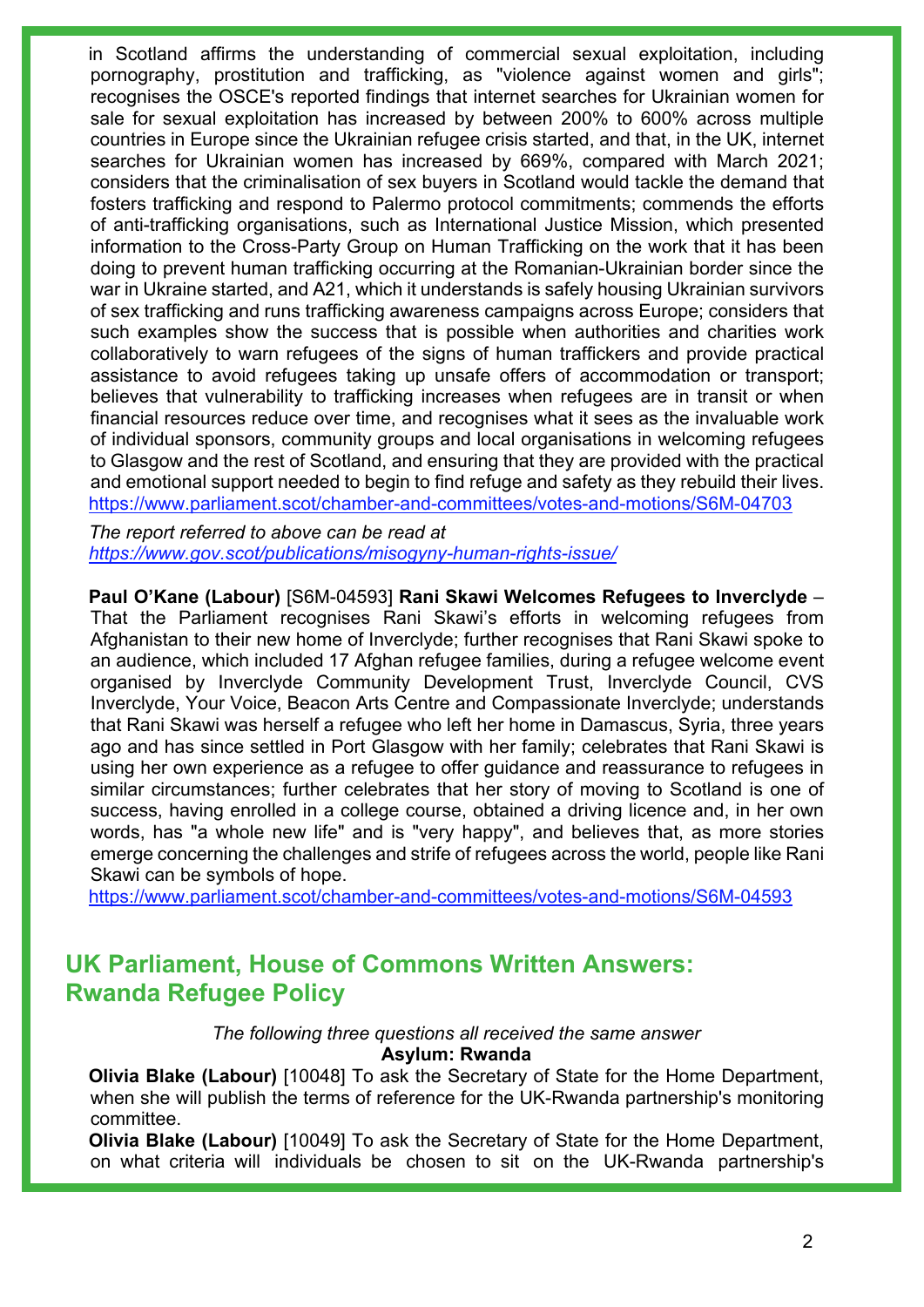#### monitoring committee.

**Olivia Blake (Labour)** [10050] To ask the Secretary of State for the Home Department, whether it is her policy to make public minutes of all future meetings of the UK-Rwanda partnership's monitoring committee.

**Reply from Tom Pursglove:** An independent Monitoring Committee will monitor the entire relocation process and compliance with assurances in the Memorandum of Understanding, including the processing of asylum claims and provision of support in Rwanda.

The terms of reference and membership of the Monitoring Committee for the Migration and Economic Development Partnership are in the process of being developed. The Monitoring Committee is due to become operational in the coming months. More details on this will be set out in due course.

Membership of the Monitoring Committee will be decided upon and shared in due course.

<https://questions-statements.parliament.uk/written-questions/detail/2022-05-26/10048> and

<https://questions-statements.parliament.uk/written-questions/detail/2022-05-26/10049> and

<https://questions-statements.parliament.uk/written-questions/detail/2022-05-26/10050>

#### **Undocumented Migrants: Rwanda**

**John Hayes (Conservative)** [7899] To ask the Secretary of State for the Home Department, whether there is a cap on the number of illegal immigrants who can be transferred to Rwanda under the Migration and Economic Development Partnership with that country.

**Reply from Tom Pursglove:** The Migration and Economic Development Partnership between the UK and Rwanda is uncapped and is expected to last for at least five years.

<https://questions-statements.parliament.uk/written-questions/detail/2022-05-24/7899>

### **Asylum: Children**

**Emma Lewell-Buck (Labour)** [8008] To ask the Secretary of State for the Home Department, what steps she is taking to ensure that age assessments are accurate enough to prevent unaccompanied asylum-seeking children being relocated to Rwanda.

**Reply from Tom Pursglove:** Everyone considered for relocations to Rwanda will be screened and have access to legal advice. Decisions will be taken on a caseby-case basis, and nobody will be removed if it is unsafe or inappropriate for them. The measures the Government is bringing forward through the Nationality and Borders Act 2022 will address the current weaknesses in the age assessment system and ensure decision making is more robust.

Our reforms aim to make assessments more consistent and robust from the outset, with any disputed decisions resolved quickly and conclusively. We will create a power to enable the Home Secretary to introduce secondary legislation specifying scientific techniques of age assessment, which would widen the breadth of evidence on which to base decisions.

We will also establish a decision-making function in the Home Office, referred to as the National Age Assessment Board (NAAB). The NAAB will primarily consist of expert social workers whose task will be to conduct full age assessments, upon referral from a local authority. Local authorities will also retain the ability to conduct age assessments themselves.

We believe the measures we're planning to introduce will make the system more robust and result in higher quality decisions on people's age.

As part of these measures, in due course, I ndividuals will also have a full right of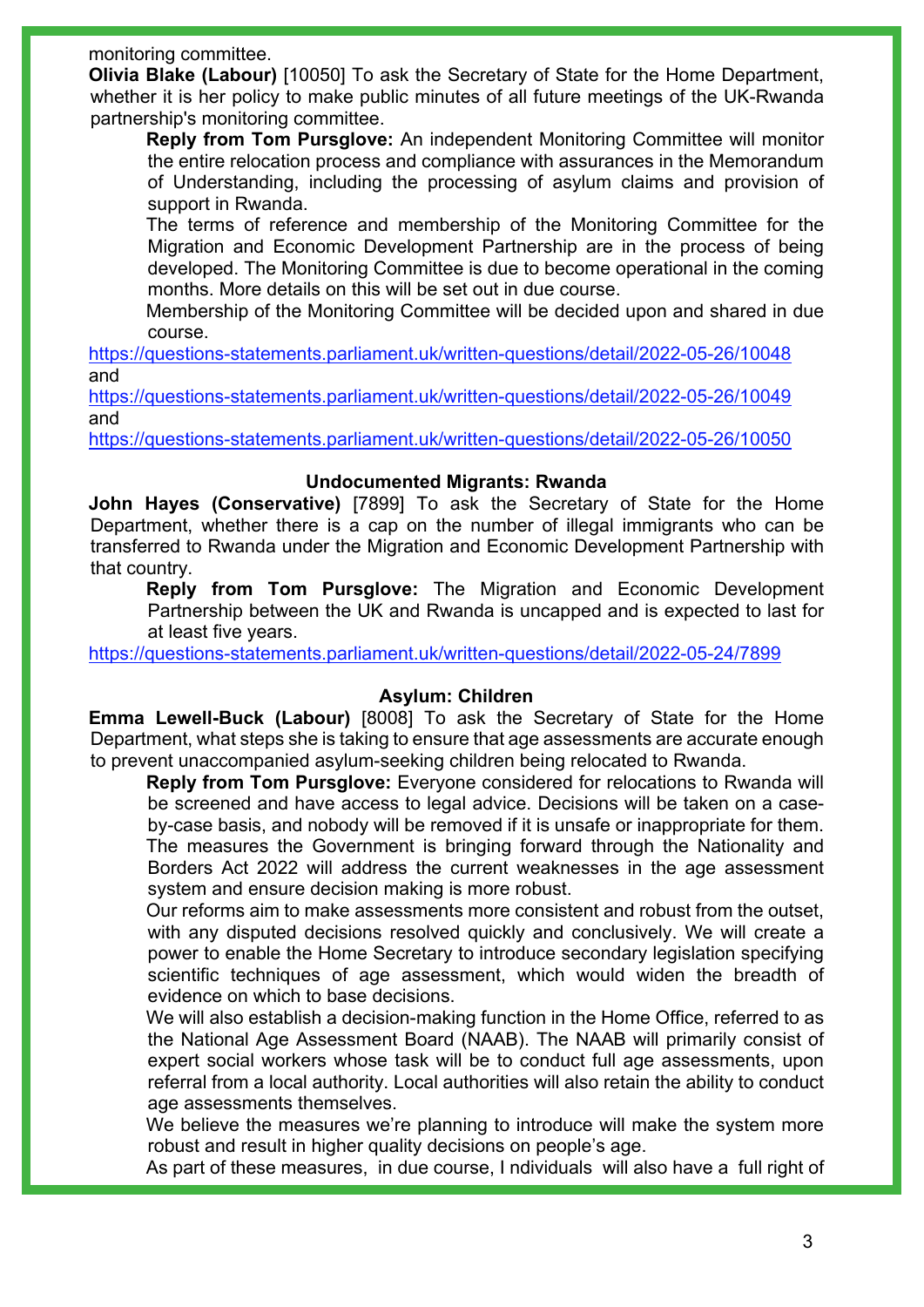appeal (including access to legal aid) to the First Tier Tribunal where they have been assessed as an age other than that claimed. This will provide for independent judicial oversight of the process ensuring the highest standards of decision making are adhered to. In the meantime, individuals will still be able to pursue the existing judicial review process.

<https://questions-statements.parliament.uk/written-questions/detail/2022-05-24/8008>

## **UK Parliament, House of Commons Written Answers: Afghanistan**

#### **Visas: Afghanistan**

**Seema Malhotra (Labour Co-op)** [9880] To ask the Secretary of State for the Home Department, what her Department's policy is on whether people from Afghanistan, whose spouses are British nationals and live in the UK, are subject to English language tests when applying for visas; and where those tests are completed.

**Reply from Kevin Foster:** The Government believes those seeking to enter and make a permanent home in the UK should be equipped to integrate successfully in UK society, with an appropriate level of English and an understanding of British life. However, under the current Rules an applicant can be exempted from the English language requirement to enter the UK if a decision maker considers there are exceptional circumstances preventing the applicant from meeting the requirement. The applicant must demonstrate, as a result of exceptional circumstances, they are unable to learn English before coming to the UK or it is not practicable or reasonable for them to travel to another country to take an approved English language test.

Each application for an exemption on the basis of exceptional circumstances will be considered on its merits on a case-by-case basis.

<https://questions-statements.parliament.uk/written-questions/detail/2022-05-26/9880>

#### **Refugees: Afghanistan**

**Jessica Morden (Labour)** [3527] To ask the Secretary of State for the Home Department, how many people have arrived in the UK under the (a) Afghan Relocations and Assistance Policy Scheme and (b) Afghan Resettlement Scheme as of 17 May; and how many people are currently in bridging hotels.

**Reply from Kevin Foster:** The UK Government undertook the biggest and fastest emergency evacuation in recent history. Over 15,000 people were supported to come to the UK directly following the evacuation of Afghanistan, and a further 3,000 have since arrived.

Due to the scale and pace of the evacuation we have had to use hotels as a temporary measure. There are currently over 12,000 individuals from Afghanistan in bridging hotels. This cohort is made up of British and Afghan Nationals who may be eligible for Afghan Relocations and Assistance Policy (ARAP) or Afghan Citizens Resettlement Scheme (ACRS).

We do not want to keep people in temporary accommodation for any longer than is necessary. We have moved – or are in the process of moving - over 6,000 people into homes since June 2021. There is a huge effort underway to support the families into permanent homes so they can settle and rebuild their lives, and to ensure those still temporarily accommodated in hotels are given the best start to their life in the UK.

<https://questions-statements.parliament.uk/written-questions/detail/2022-05-17/3527>

*Information about the Afghan Relocations Assistance Policy, referred to above, can be read at [https://www.gov.uk/government/publications/afghan-relocations-and-assistance](https://www.gov.uk/government/publications/afghan-relocations-and-assistance-policy/afghan-relocations-and-assistance-policy-information-and-guidance)[policy/afghan-relocations-and-assistance-policy-information-and-guidance](https://www.gov.uk/government/publications/afghan-relocations-and-assistance-policy/afghan-relocations-and-assistance-policy-information-and-guidance)*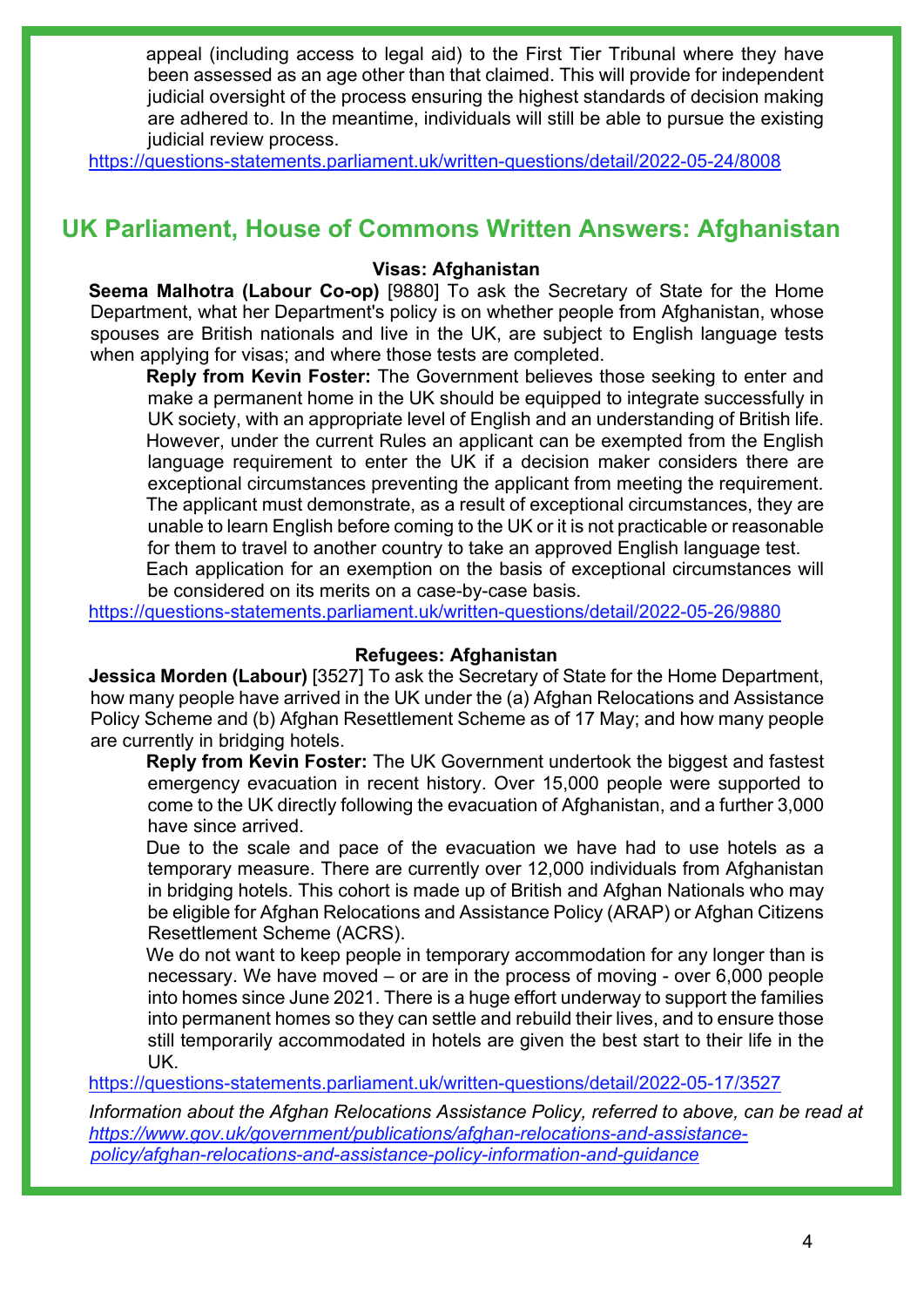*Information about the Afghan Citizens Resettlement Scheme, referred to above, <https://www.gov.uk/guidance/afghan-citizens-resettlement-scheme>*

> *The following two questions both received the same answer* **Refugees: Afghanistan**

**Stuart C McDonald (SNP)** [6790] To ask the Secretary of State for the Home Department, what steps she is taking to help ensure that resettled Afghans are informed about life in the area of the UK in which they are offered accommodation.

**Stuart C McDonald (SNP)** [6792] To ask the Secretary of State for the Home Department, what assessment she has made of the potential merits of housing resettled Afghans in urban areas; and whether priority is given to finding accommodation in urban areas.

**Reply from Kevin Foster:** We have been working to support Afghan families into homes of their own, so they can settle into their local communities, feel safe and independent and rebuild their lives in the UK.

We provide 7 days' notice of their move to long-term accommodation. During this time, they can prepare for their move and discuss any concerns with their Home Office Liaison Officer. We will also put them in contact with the relevant Local Authority to discuss the area they are moving to and what the local amenities are including schools, local services and details of the local community to help them integrate as quickly as possible.

We work closely with Local Authorities and we strive to allocate the right families into the right accommodation to ensure integration into their new area is as smooth as possible. To achieve this, we triage and prioritise families to ensure the settled accommodation provides the best possible match, taking into consideration date of arrival into the UK, family size, vulnerability and integration factors.

This also includes finding accommodation within or near to, major conurbations wherever possible so appropriate support and access to services can be more readily provided. Yet this must be balanced with the need to avoid lengthy periods being accommodated in hotels when good offers of accommodation are being made from other areas which are ready to welcome Afghan families.

<https://questions-statements.parliament.uk/written-questions/detail/2022-05-23/6790> and

<https://questions-statements.parliament.uk/written-questions/detail/2022-05-23/6792>

### **Refugees: Afghanistan**

**Stuart C McDonald (SNP)** [6791] To ask the Secretary of State for Levelling Up, Housing and Communities, whether resettled Afghans who reject two offers of accommodation will be considered intentionally homeless or will still be able to apply to a local authority for homelessness assistance.

**Reply from Eddie Hughes:** Homelessness is a devolved matter, but in all parts of the UK Afghan households would be able to apply for homelessness assistance if asked to leave bridging accommodation, following rejection of two appropriate offers of accommodation.

In England, the local authority will have duties to try and help them secure accommodation to 'relieve' their homelessness. These duties apply irrespective of the reason for them becoming homeless. If the local authority has been unable to relieve homelessness within 56 days of accepting the duty, they will have to decide whether a longer term housing duty is owed, including assessing if the household is intentionally homeless. Housing authorities must not adopt general policies which seek to pre-define circumstances that do or do not amount to intentional homelessness. In each case, housing authorities must form a view in the light of all their inquiries about that particular case. Guidance about the law relating to intentional homelessness in England is available here: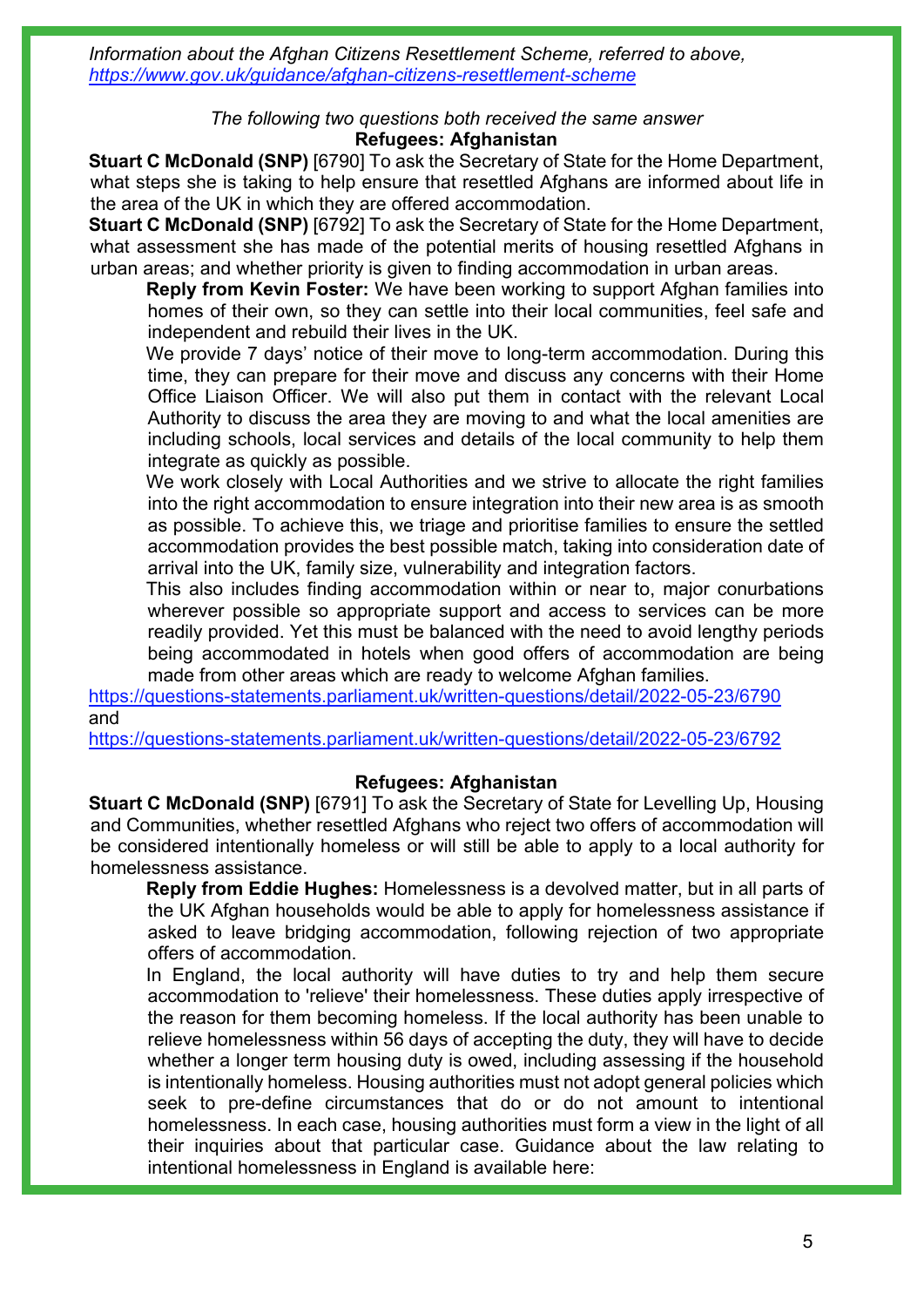[https://www.gov.uk/guidance/homelessness-code-of-guidance-for-local](https://www.gov.uk/guidance/homelessness-code-of-guidance-for-local-authorities/chapter-9-intentional-homelessness)[authorities/chapter-9-intentional-homelessness](https://www.gov.uk/guidance/homelessness-code-of-guidance-for-local-authorities/chapter-9-intentional-homelessness) 

<https://questions-statements.parliament.uk/written-questions/detail/2022-05-23/6791>

## **UK Parliament, House of Commons Written Answer: Ukraine**

## **Visas: Ukraine**

**Stuart C McDonald (SNP)** [9027] To ask the Secretary of State for the Home Department, if she will include Ukraine Extension Scheme visa-holders in the scope of the Ukraine Family Scheme.

**Reply from Kevin Foster:** Ukraine Extension Scheme visa holders can already qualify for the Ukraine Family Scheme providing they meet the relevant criteria.

Nationals of Ukraine coming to the UK under the Ukraine Family Scheme will be given access to work, benefits and public services as laid down in the Immigration Rules Appendix Ukraine, details of which can be found at:

[Immigration Rules Appendix Ukraine Scheme - Immigration Rules - Guidance](https://www.gov.uk/guidance/immigration-rules/immigration-rules-appendix-ukraine-scheme?msclkid=6ffc5ee6b57e11eca218cf61d0cbedaf)

Successful applicants will not be given leave beyond the three years already granted to them under the Ukraine Extension Scheme.

<https://questions-statements.parliament.uk/written-questions/detail/2022-05-25/9027>

*Information about the Ukraine Extension Scheme, referred to above, can be read at <https://www.gov.uk/guidance/apply-to-stay-in-the-uk-under-the-ukraine-extension-scheme>*

*Information about the Ukrainian Family Scheme, referred to above, can be read at <https://www.gov.uk/guidance/apply-for-a-ukraine-family-scheme-visa>*

## **UK Parliament, House of Commons Written Answers: Other Immigration and Asylum**

*The following three questions all received the same answer* **Immigration**

**Christine Jardine (Liberal Democrat)** [4665] To ask the Secretary of State for the Home Department, how many (a) applications and (b) appeals for indefinite leave to remain have been awaiting a final decision for longer than six months as of 18 May 2022.

**Christine Jardine (Liberal Democrat)** [4666] To ask the Secretary of State for the Home Department, how many further leave to remain (a) applications and (b) appeals have been awaiting a final decision for longer than six months.

**Christine Jardine (Liberal Democrat)** [4667] To ask the Secretary of State for the Home Department, how many people who have been waiting longer than six months for a decision on an application for further leave to remain have no recourse to public funds as of 18 May 2022.

**Reply from Kevin Foster:** The Home Office does not publish data on the number of applications which have been outstanding for longer than six months awaiting a final decision, nor does it hold data on those who do not have recourse to public funds awaiting a decision. To capture this data would exceed the cost threshold.

The Home Office does publish data of its performance against its service level agreement, which can be found on the GOV.UK webpage: [Migration transparency](https://www.gov.uk/government/collections/migration-transparency-data)  [data](https://www.gov.uk/government/collections/migration-transparency-data) 

The appeals information requested is not readily available or published. Her Majesty's Court and Tribunal Service manage the appeals system and publish high level timeliness information. The most recent publication is here: [Tribunal Statistics](https://www.gov.uk/government/statistics/tribunal-statistics-quarterly-october-to-december-2021/tribunal-statistics-quarterly-october-to-december-2021)  [Quarterly: October to December 2021](https://www.gov.uk/government/statistics/tribunal-statistics-quarterly-october-to-december-2021/tribunal-statistics-quarterly-october-to-december-2021)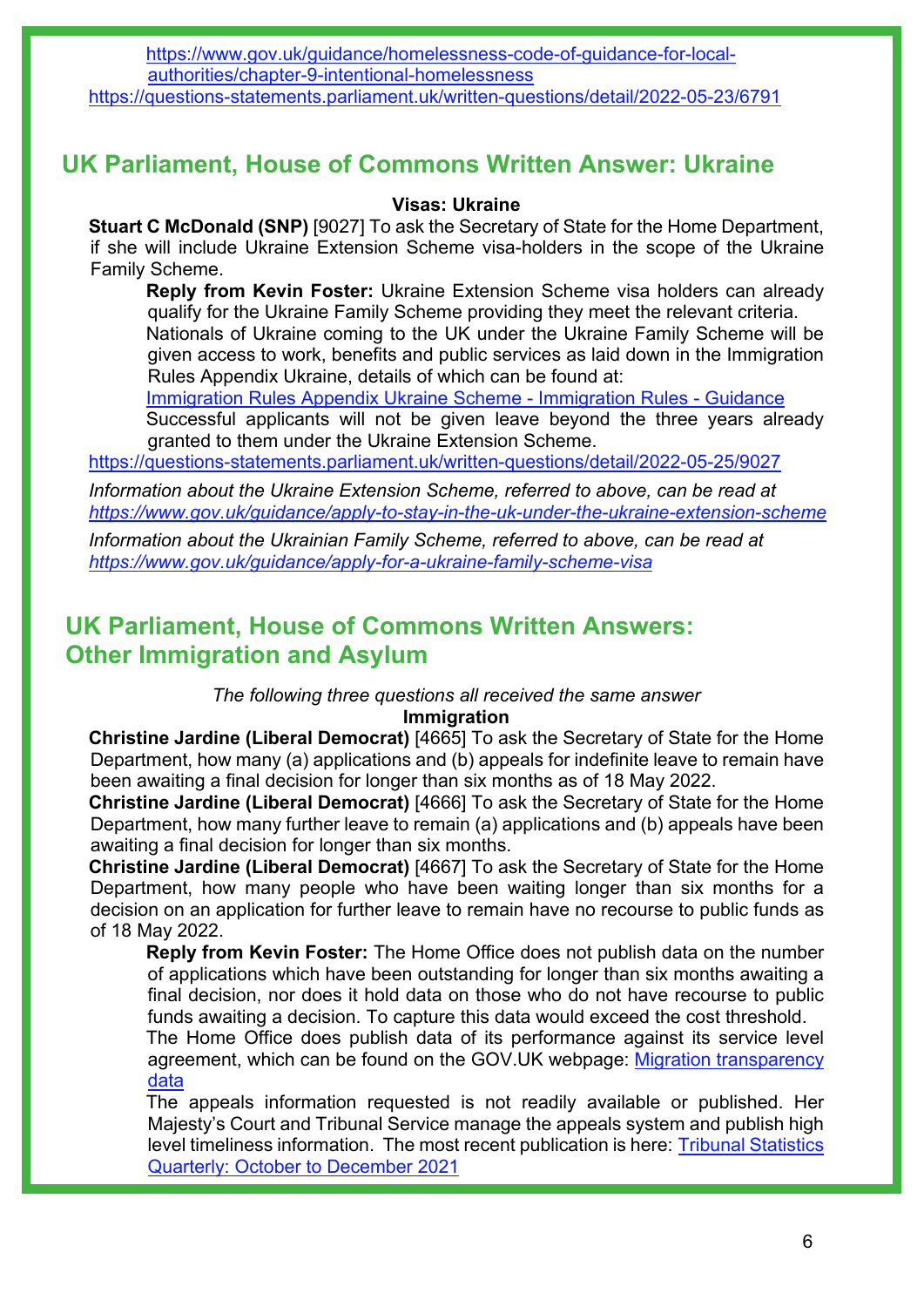<https://questions-statements.parliament.uk/written-questions/detail/2022-05-18/4665> and

<https://questions-statements.parliament.uk/written-questions/detail/2022-05-18/4666> and

<https://questions-statements.parliament.uk/written-questions/detail/2022-05-18/4667>

## **Visas: Applications**

**Tanmanjeet Singh Dhesi (Labour)** [8111] To ask the Secretary of State for the Home Department, what recent steps she has taken to ensure that visa applicants receive responses from her Department within an appropriate timeframe.

**Reply from Kevin Foster:** The Home Office is currently prioritising Ukraine Visa Schemes applications in response to the humanitarian crisis caused by the Russian invasion of Ukraine. We are communicating directly with customers that applications for study, work and family visas are taking longer to process at this time. Staff are being redeployed to these visa routes. We also continue to onboard and train more staff, as we approach the expected summer surge in visa applications including to study in the UK.

Where there are extremely compassionate or compelling circumstances (for example, a medical emergency), the Home Office will consider expediting specific cases. However, the bar for this is high and will be assessed on a case-by-case basis.

<https://questions-statements.parliament.uk/written-questions/detail/2022-05-24/8111>

## **Migrant Workers: Visas**

**Layla Moran (Liberal Democrat)** [5487] To ask the Secretary of State for the Home Department, what the average time taken for a defined certificate of sponsorship to be approved is; what assessment she has made of backlogs for defined certificate of sponsorship applications; and what steps she is taking to resolve those backlogs.

**Reply from Kevin Foster:** The Home Office does not routinely capture data on the processing times for defined certificates of sponsorship.

UK Visas and Immigration has been experiencing an unprecedented high volume of applications, with around 30% referred back to the sponsor to provide further information which also contributes to the time taken to process them.

Significant additional resource has been allocated to the case work team, to progress outstanding cases.

<https://questions-statements.parliament.uk/written-questions/detail/2022-05-19/5487>

## *The following two questions both received the same answer*

## **Visas: Applications**

**Adam Afriyie (Conservative)** [3539] To ask the Secretary of State for the Home Department, what steps she is taking to resolve delays to processing of (a) visa applications for highly skilled workers and (b) visa sponsor licences.

## **Migrant Workers: Visas**

**Layla Moran (Liberal Democrat)** [5488] To ask the Secretary of State for the Home Department, what the average time taken for a skilled worker application linked to a defined certificate of sponsorship to be approved is; what assessment she has made of backlogs for skilled worker applications linked to defined certificate of sponsorship applications; and what steps she is taking to resolve those backlogs.

**Kevin Foster:** Performance and efficiency of visa and sponsor licence processing is continually reviewed to ensure performance is as strong as possible.

Information on our immigration routes with service standards and whether they have been processed against these standards is available as part of our transparency data, at: [Migration transparency data](https://gbr01.safelinks.protection.outlook.com/?url=https%3A%2F%2Fwww.gov.uk%2Fgovernment%2Fcollections%2Fmigration-transparency-data%23uk-visas-and-immigration&data=05%7C01%7CSheffieldWorkRoutes.PQandFOI%40homeoffice.gov.uk%7Cecb21d2af069447f81f608da3a3e6366%7Cf24d93ecb2914192a08af182245945c2%7C0%7C0%7C637886336862331652%7CUnknown%7CTWFpbGZsb3d8eyJWIjoiMC4wLjAwMDAiLCJQIjoiV2luMzIiLCJBTiI6Ik1haWwiLCJXVCI6Mn0%3D%7C3000%7C%7C%7C&sdata=P5uGASKneV3b1%2Fxi7zhWYBmeNpLdNZM3wHQx3%2BfhdDw%3D&reserved=0)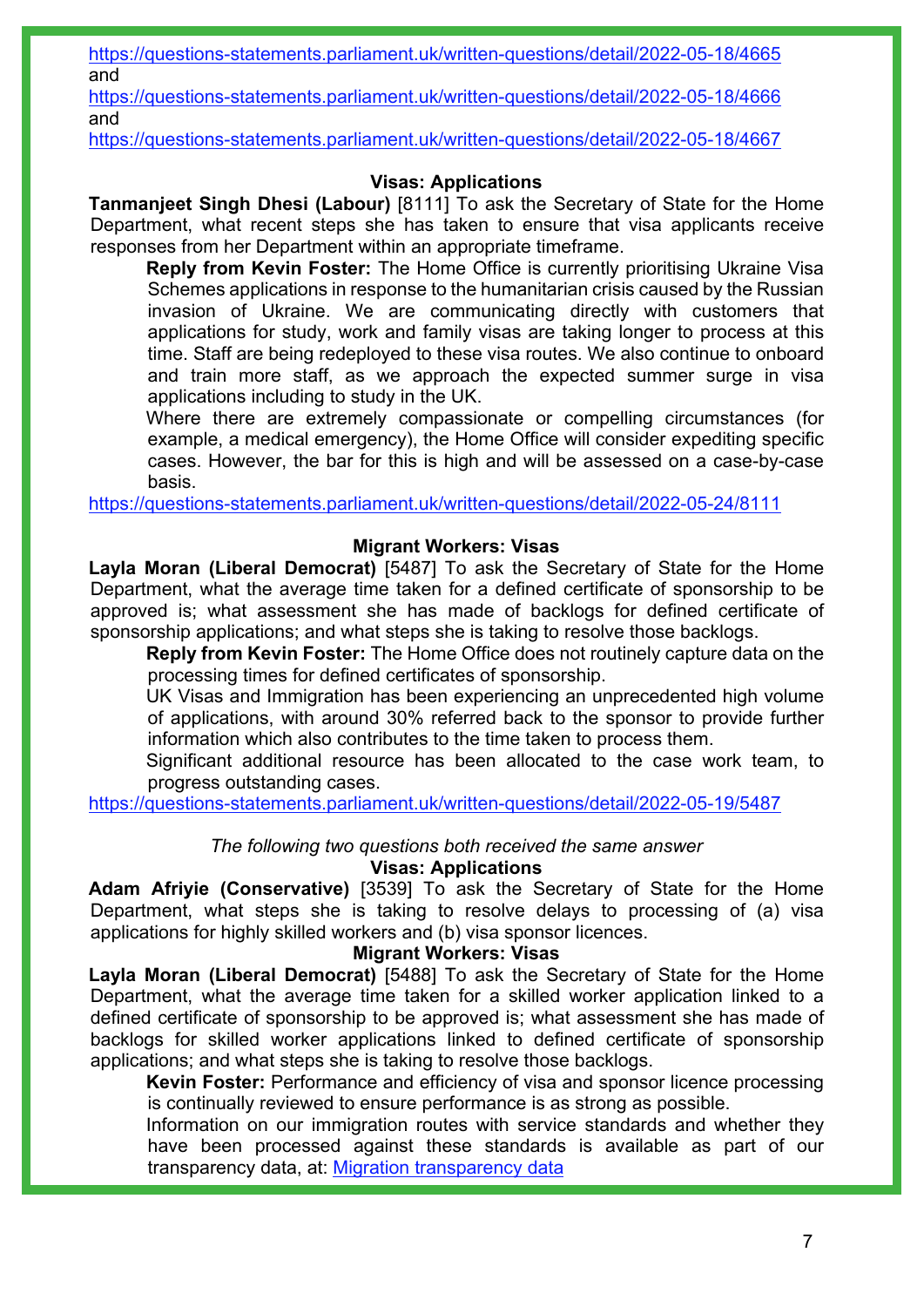We are, however, currently flexing resources across all routes to ensure a robust response to the Ukrainian crisis while still processing standard applications within service standard wherever possible. As a result, customers with standard applications in study, work, and family routes may experience some temporary impacts to the processing of their application.

<https://questions-statements.parliament.uk/written-questions/detail/2022-05-17/3539> and

<https://questions-statements.parliament.uk/written-questions/detail/2022-05-19/5488>

### **Visas: Graduates**

**Catherine West (Labour)** [8093] To ask the Secretary of State for the Home Department, what assessment she has made of the potential merits of enabling graduates from highranking UK universities to apply for the High Potential Individual visa.

**Reply from Kevin Foster:** The High Potential Individual route is a highly selective route. It is designed to attract individuals who are at an early stage of their career who have demonstrated their potential through academic achievement at a limited number of universities outside of the UK.

Graduates of all UK universities are already able to remain and work in the UK for the same period through the Graduate route.

<https://questions-statements.parliament.uk/written-questions/detail/2022-05-24/8093>

*Information about the High Potential Individual route, referred to about, can be read at <https://www.gov.uk/high-potential-individual-visa>*

*Information about the Graduate route, referred to above, can be read at <https://www.gov.uk/graduate-visa>*

> *The following two questions both received the same answer* **Windrush Compensation Scheme**

**Kate Osamor (Labour Co-op)** [4643] To ask the Secretary of State for the Home Department, how many people who sought a tier one review through the Windrush Compensation Scheme received an increased offer of compensation in each month during the period from April 2019 to May 2022.

**Kate Osamor (Labour Co-op)** [4644] To ask the Secretary of State for the Home Department, how many people who sought a tier two review through the Windrush Compensation Scheme received an increased offer of compensation in each month during the period from April 2019 to May 2022.

**Reply from Kevin Foster:** The Home Office publishes Windrush Compensation Scheme Data monthly, including for Tier one and Tier two reviews. Published data is available to the end of March 2022,

[https://www.gov.uk/government/collections/migration-transparency](https://www.gov.uk/government/collections/migration-transparency-data#windrush-compensation-scheme)[data#windrush-compensation-scheme](https://www.gov.uk/government/collections/migration-transparency-data#windrush-compensation-scheme) 

Windrush Compensation Scheme data: March 2022 refers. The data covering the period ended 14 April 2022 and 12 May 2022 has not yet been published.

The Home Office has no published data with regards to how many of those received increases. The information is not readily available in a reportable format nor held centrally and could only be obtained at a disproportionate cost.

<https://questions-statements.parliament.uk/written-questions/detail/2022-05-18/4643> and

<https://questions-statements.parliament.uk/written-questions/detail/2022-05-18/4644>

*Information about the Windrush Compensation Scheme, referred to above, can be read at <https://questions-statements.parliament.uk/written-questions/detail/2022-05-18/4644>*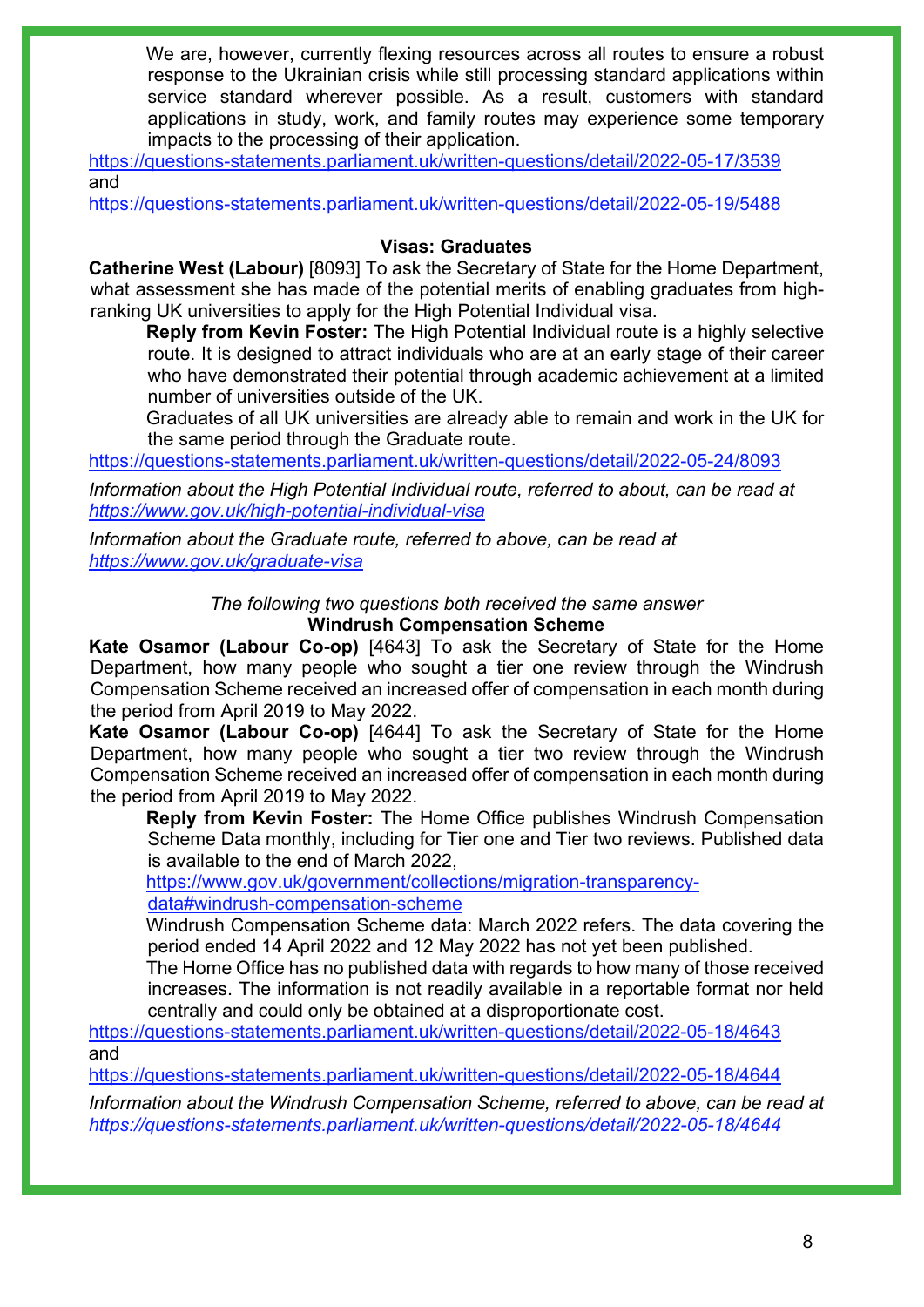### **Immigration: EU Nationals**

**Kate Green (Labour)** [4572] To ask the Secretary of State for the Home Department, what is the average processing time for (a) applications to the EU Settlement Scheme and (b) a family permit under the EU Settlement Scheme in each of the last 12 months.

**Reply from Kevin Foster:** Our aim is to process all applications to the EU Settlement Scheme (EUSS) as quickly as possible. Each individual case is considered on its own facts, which means some cases will inevitably take longer than others to conclude. Cases may take longer dependent on the circumstances of the case, for example, if the applicant is facing an impending prosecution or has a criminal record.

The following link lists the expected processing times for EU Settlement Scheme applications, based upon current performance:

[https://www.gov.uk/government/publications/eu-settlement-scheme-application](https://www.gov.uk/government/publications/eu-settlement-scheme-application-processing-times/eu-settlement-scheme-pilot-current-expected-processing-times-for-applications)[processing-times/eu-settlement-scheme-pilot-current-expected-processing-times](https://www.gov.uk/government/publications/eu-settlement-scheme-application-processing-times/eu-settlement-scheme-pilot-current-expected-processing-times-for-applications)[for-applications](https://www.gov.uk/government/publications/eu-settlement-scheme-application-processing-times/eu-settlement-scheme-pilot-current-expected-processing-times-for-applications) 

Our aim is to conclude applications for an EEA family permit or an EUSS family permit as soon as possible after identity and supporting documents are submitted. More information can be found here;

[Visa decision waiting times: applications outside the UK](https://www.gov.uk/guidance/visa-decision-waiting-times-applications-outside-the-uk)

Decisions are made in accordance with this service standard where possible. <https://questions-statements.parliament.uk/written-questions/detail/2022-05-18/4572>

*Information about the EU Settlement Scheme, referred to above, can be read at <https://www.gov.uk/settled-status-eu-citizens-families>*

### *The following two questions both received the same answer* **British Nationality: Ilois**

**Andrew Rosindell (Conservative)** [6712] To ask the Secretary of State for the Home Department, for what reason it is her policy that the new route for Chagossians to acquire British Nationality will be time-limited to five years from the commencement date of the Nationality and Borders Act 2022.

**Andrew Rosindell (Conservative)** [6713] To ask the Secretary of State for the Home Department, whether she has made an assessment of the potential merits of extending the new route to British Citizenship for Chagossians to those who are born outside of the British Indian Ocean Territory.

**Reply from Kevin Foster:** All direct descendants of people who were citizens of the UK and Colonies by virtue of their birth in the British Indian Ocean Territory are already eligible to apply under the measure, and regardless of where those descendants were born.

Our legislative provision is a generous one. We recognise the special circumstances of this group, so will create a registration route which breaks the traditional nationality model whereby citizenship is normally only passed on for one generation overseas. It is therefore not an open-ended offer, but those interested will have plenty of time to apply, and children will have until they are 23 years old to do so. The route is free, and no-one who is eligible and wants to apply should miss out.

We will publish further details of the support we will offer to those applying as soon as it is available.

<https://questions-statements.parliament.uk/written-questions/detail/2022-05-23/6712> and

<https://questions-statements.parliament.uk/written-questions/detail/2022-05-23/6713>

**Asylum: Applications**

**Stephen Kinnock (Labour)** [9023] To ask the Secretary of State for the Home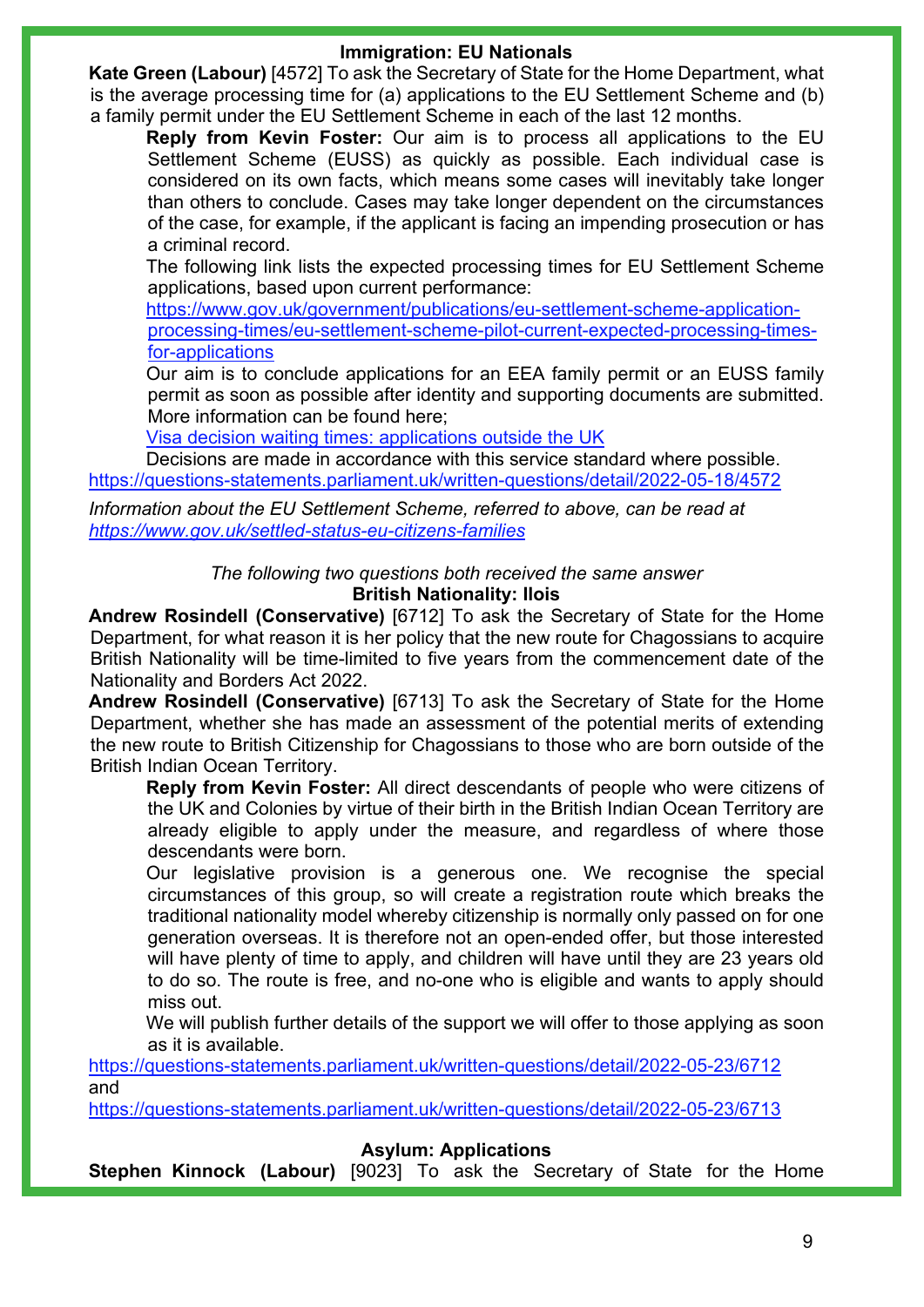Department, how many asylum applications were processed to the point of either rejection or leave-to-remain granted in the 12 months leading up to 31 March (a) 2019, (b) 2020, (c) 2021 and (d) 2022.

**Reply from Kevin Foster:** The Home Office publishes data on asylum in the ['Immigration Statistics Quarterly Release'](https://www.gov.uk/government/collections/immigration-statistics-quarterly-release). Data on the outcomes of asylum applications at initial decision are published in table Asy D02 of the 'asylum and [resettlement detailed datasets'](https://www.gov.uk/government/statistical-data-sets/asylum-and-resettlement-datasets#asylum-applications-decisions-and-resettlement). Information on how to use the datasets can be found in the 'Notes' page of the workbook. The latest data relates to the end of March 2022.

Information on future Home Office statistical release dates can be found in the ['Research and statistics calendar'](https://www.gov.uk/search/research-and-statistics?keywords=immigration&content_store_document_type=upcoming_statistics&organisations%5B%5D=home-office&order=relevance).

<https://questions-statements.parliament.uk/written-questions/detail/2022-05-25/9023>

## **Asylum**

**Olivia Blake (Labour)** [9208] To ask the Secretary of State for the Home Department, if she will publish information on the nationalities of people who have been granted Humanitarian Protection Leave within the last year.

**Reply from Kit Malthouse:** The Home Office publishes data on asylum and resettlement in the ['Immigration Statistics Quarterly Release'](https://www.gov.uk/government/collections/immigration-statistics-quarterly-release). Data on the number of grants of Humanitarian Protection leave broken down by nationality are published in table Asy D02 of the ['asylum and resettlement detailed datasets'](https://www.gov.uk/government/statistical-data-sets/asylum-and-resettlement-datasets).

Information on how to use the datasets can be found in the 'Notes' page of the workbook. The latest data relates to March 2022. Additionally, the Home Office publishes a high-level overview of the data in the ['summary tables'](https://assets.publishing.service.gov.uk/government/uploads/system/uploads/attachment_data/file/1076142/asylum-summary-mar-2022-tables.ods). The 'contents' sheet contains an overview of all available data on asylum and resettlement.

Information on future Home Office statistical release dates can be found in the ['Research and statistics calendar'](https://www.gov.uk/search/research-and-statistics?keywords=immigration&content_store_document_type=upcoming_statistics&organisations%5B%5D=home-office&order=relevance).

<https://questions-statements.parliament.uk/written-questions/detail/2022-05-25/9208>

*The following four questions all received the same answer*

#### **Asylum: Children**

**Emma Lewell-Buck (Labour)** [8005] To ask the Secretary of State for the Home Department, who is supervising unaccompanied asylum seeking children placed in hotels; and whether that supervision is 24 hours a day.

**Emma Lewell-Buck (Labour)** [8006] To ask the Secretary of State for the Home Department, if there have been paying guests present in any of the hotel sites used to accommodate unaccompanied asylum-seeking children in the last three months.

**Emma Lewell-Buck (Labour)** [8007] To ask the Secretary of State for the Home Department, if she will make an estimate of whether the companies who own the hotel sites used to accommodate unaccompanied asylum-seeking children have made a profit from this provision in the last 12 months.

**Emma Lewell-Buck (Labour)** [8009] To ask the Secretary of State for the Home Department, what the average length of time was that unaccompanied asylum-seeking children spent in hotels after arriving in the UK during the period from 14 July 2021 to 24 May 2022.

**Reply from Tom Pursglove:** UASC being temporarily accommodated in hotels are supported with wrap around care, including from professional care workers, social workers, and nurses. Activity is supported by SACC (Safeguarding Advice and Children's Champion) a Home Office team led by professional advisers who are registered social workers with extensive strategic and frontline experience in safeguarding the vulnerable.

The Home Office have sole occupancy of all of the hotels in which UASC are temporarily accommodated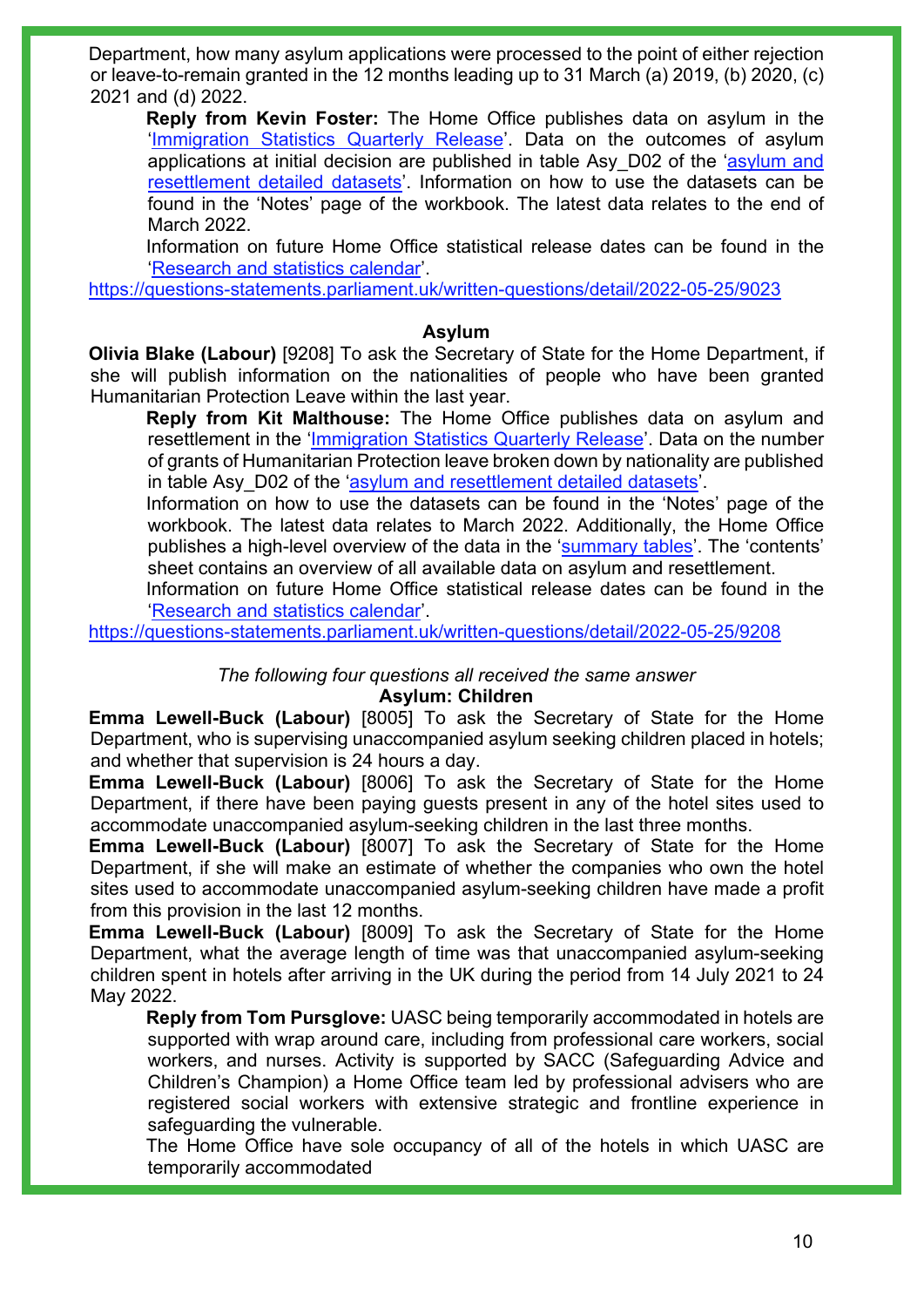Accommodation costs are considered to be commercially confidential, therefore the Home Office does not publish this information.

The average length of time that unaccompanied asylum-seeking children spent in hotels after arriving in the UK during the period from 14 July 2021 to 24 May 2022 was 15.5 days. These figures are taken from a live operational database. As such, numbers may change as information on that system is updated.

<https://questions-statements.parliament.uk/written-questions/detail/2022-05-24/8005> and

<https://questions-statements.parliament.uk/written-questions/detail/2022-05-24/8006> and

<https://questions-statements.parliament.uk/written-questions/detail/2022-05-24/8007> and

<https://questions-statements.parliament.uk/written-questions/detail/2022-05-24/8009>

### **Asylum: Undocumented Migrants**

**John Hayes (Conservative)** [7904] To ask the Secretary of State for the Home Department, what estimate she has made of the number of failed asylum seekers who have no right to remain in the UK.

**Reply from Kevin Foster:** Information regarding the number of failed asylum seekers still living in the UK can be found on tables ASY03 and RCM02 of the most recently published immigration and protection transparency data:

[https://www.gov.uk/government/publications/immigration-and-protection-data-q4-](https://www.gov.uk/government/publications/immigration-and-protection-data-q4-2021) [2021](https://www.gov.uk/government/publications/immigration-and-protection-data-q4-2021)

<https://questions-statements.parliament.uk/written-questions/detail/2022-05-24/7904>

## **Asylum: Employment**

**Angela Crawley (SNP)** [5431] To ask the Secretary of State for the Home Department, pursuant to the Answer of 18 May 2022 to Question 847, on Asylum: Employment, what steps her Department is taking to promote employment support to (a) refugees and b) people entering the UK as part of a resettlement scheme.

**Reply from Kevin Foster:** Those granted refugee status or humanitarian protection, as well as those arriving under one of the UK's resettlement schemes, have immediate access to the labour market and welfare benefits. If in receipt of Universal Credit, they can receive employment support from the Department for Work and Pensions.

For those arriving through one of the UK's resettlement schemes, the Home Office funds local and regional authorities to provide a package of support. As part of this, authorities are responsible for ensuring that arrivals are provided with a dedicated source of advice and support to assist with registering for mainstream benefits and services, including assistance with access to employment.

For those who were asylum seekers, we provide a further 28 days' support after the grant of refugee status to help with the transition to the mainstream benefits system. This Move-On service includes advice and assistance in relation to applying for Universal Credit and employment support.

<https://questions-statements.parliament.uk/written-questions/detail/2022-05-19/5431>

*The answer referred to above can be read at <https://questions-statements.parliament.uk/written-questions/detail/2022-05-11/847>*

#### **Migrants: Detainees**

**Dan Carden (Labour)** [9127] To ask the Secretary of State for the Home Department, what assessment she has made of the value for money of legal costs incurred by her Department as a result of people who are wrongly held in immigration detention.

**Reply from Tom Pursglove:** Decisions to detain people are not taken lightly and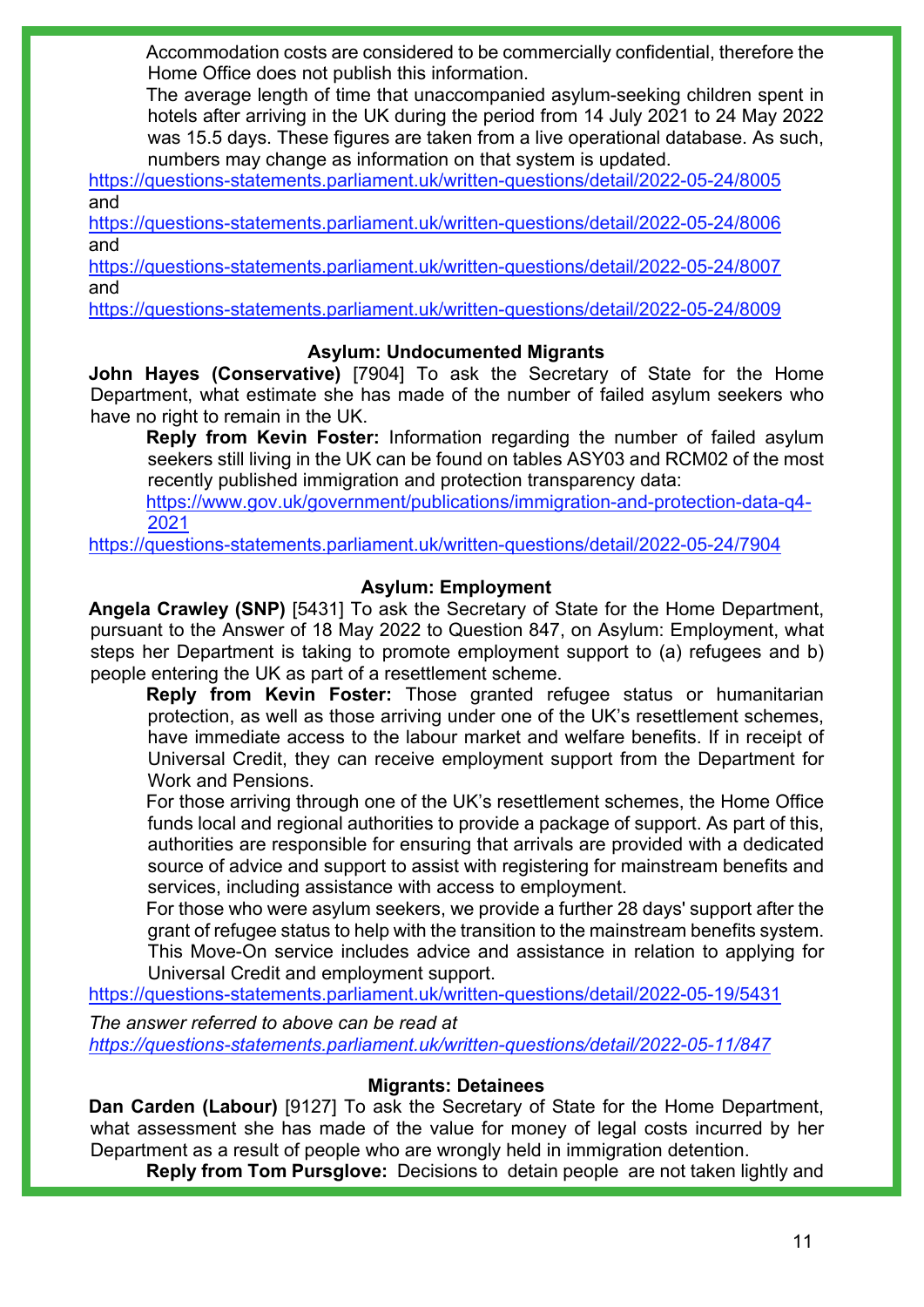subject to regular reviews to ensure it remains appropriate. We will robustly defend decisions subject to legal challenge, when appropriate to do so and each decision is reviewed on an individual basis, with a decision to defend or concede based on the merits of the individual case.

<https://questions-statements.parliament.uk/written-questions/detail/2022-05-25/9127>

### *The following two questions both received the same answer*

#### **Deportation**

**Stuart C McDonald (SNP)** [6788] To ask the Secretary of State for the Home Department, whether her Department has a record of the number of parents separated from their children as a result of deportations by her Department.

### **Deportation: Appeals**

**Stuart C McDonald (SNP)** [6789] To ask the Secretary of State for the Home Department, how many appeals against deportation lodged in 2021 were allowed (a) on family life grounds and (b) on the basis that deportation would have an unduly harsh impact on a qualifying child.

**Reply from Kevin Foster:** The information requested above is not available in a reportable format and would require a manual check of individual records which could only be done at disproportionate cost.

The Home Office published a one-off release on 22 February 2022, Statistical note: [FNO appeals lodged and allowed on human rights grounds, 2008 to 2021.](https://www.gov.uk/government/publications/foreign-national-offenders-appeals-on-human-rights-grounds-2008-to-2021/statistical-note-fno-appeals-lodged-and-allowed-on-human-rights-grounds-2008-to-2021#fn:3) The Ministry of Justice also publish data regarding all appeals lodged with the First-tier Tribunal Immigration and Asylum Chamber (FTTIAC) in the following statistical quarterly release:

[Tribunal Statistics Quarterly: October to December 2021](https://www.gov.uk/government/statistics/tribunal-statistics-quarterly-october-to-december-2021/tribunal-statistics-quarterly-october-to-december-2021)

Section 32 of the UK Borders Act 2007 provides a statutory duty to deport a foreign national if they have been convicted of an offence in the UK and sentenced to a period of imprisonment of at least 12 months. This is subject to several exceptions, including where to do so would be a breach of a person's ECHR rights or the UK's obligations under the Refugee Convention.

Those deported are provided with the opportunity to raise claims prior to their removal being enforced. Where an Article 8 human rights claim is advanced by a foreign national offender, careful consideration is given to their claimed family and/or private life, in accordance with the Immigration Rules. All claims raised are fully considered on the individual merits of the case and decided before deportation. The UK only ever returns those who the Home Office and, where applicable, the

courts are satisfied do not have a legal basis to remain in the UK. <https://questions-statements.parliament.uk/written-questions/detail/2022-05-23/6788>

and

<https://questions-statements.parliament.uk/written-questions/detail/2022-05-23/6789>

## **Asylum: Deportation**

**John Hayes (Conservative)** [7903] To ask the Secretary of State for the Home Department, how many failed asylum seekers have been deported from the UK since 2020.

**Reply from Tom Pursglove:** The Home Office publishes statistics on the number of returns from the UK in the ['Immigration Statistics Quarterly Release'](https://www.gov.uk/government/collections/immigration-statistics-quarterly-release). Data on asylum-related returns are published in table Ret 05 of the 'Returns Summary [Tables'](https://assets.publishing.service.gov.uk/government/uploads/system/uploads/attachment_data/file/1076153/returns-summary-mar-2022-tables.ods) with the latest data up to the end of December 2021.

Asylum-related returns relate to cases where there has been an asylum claim at some stage prior to the return. This will include asylum seekers whose asylum claims have been refused and who have exhausted any rights of appeal, those returned under third-country provisions, as well as those granted asylum/protection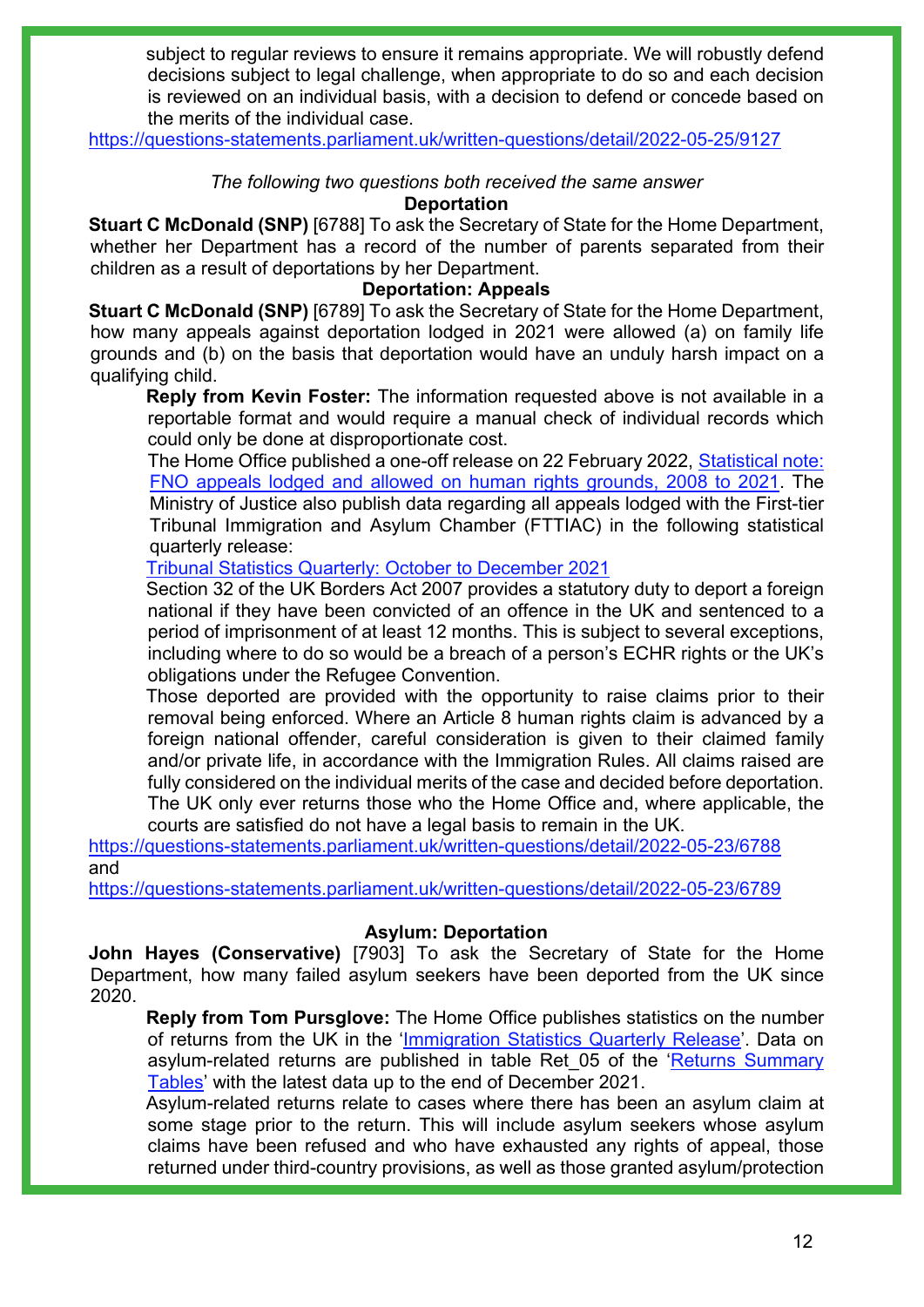but removed for other reasons (such as criminality).

The term 'deportations' refers to a legally-defined subset of returns, which are enforced either following a criminal conviction, or when it is judged that a person's removal from the UK is conducive to the public good. The published statistics refer to enforced returns which include deportations, as well as cases where a person has breached UK immigration laws, and those removed under other administrative and illegal entry powers that have declined to leave voluntarily. Figures on deportations, which are a subset of enforced returns, are not separately available. <https://questions-statements.parliament.uk/written-questions/detail/2022-05-24/7903>

### **Deportation: China**

**Catherine West (Labour)** [9082] To ask the Secretary of State for the Home Department, if she will review deportations to China in light of human rights concerns relating to that country.

**Reply from Tom Pursglove:** All asylum and human rights claims are carefully considered on their individual merits in accordance with our international obligations. Each individual assessment is made against the background of any relevant caselaw and the latest available country information. Our position on the Uyghurs in China is set out in the relevant country policy and information note on the gov.uk website.

Where someone establishes a well-founded fear of persecution or serious harm in their country, they are normally granted protection and are not expected to return there. The Home Office only seeks to return those whose asylum claim have been unsuccessful. By definition, they do not need protection and not at risk on return.

<https://questions-statements.parliament.uk/written-questions/detail/2022-05-25/9082>

## **UK Parliament, House of Lords Written Answers**

#### **Visas**

**Lord Roberts of Llandudno (Liberal** Democrat [HL270] To ask Her Majesty's Government what is the reason for the backlog in the issuing of visas in the Home Office. **Reply from Baroness Williams of Trafford:** The Home Office is currently prioritising Ukraine Visa Schemes applications in response to the humanitarian

crisis caused by the Russian invasion of Ukraine. We are communicating directly with customers that applications for study, work and family visas are taking longer to process at this time. Staff are being redeployed to these visa routes, in addition we continue to onboard and train more staff, as we approach the expected summer surge in visa applications including to study in the UK.

Where there are extremely compassionate or compelling circumstances (for example, a medical emergency), the Home Office will consider expediting specific cases. However, the bar for this is high and will be assessed on a case-by-case basis.

<https://questions-statements.parliament.uk/written-questions/detail/2022-05-16/hl270>

## **Refugees: Disability**

**Baroness Fraser of Craigmaddie (Conservative)** [HL528] To ask Her Majesty's Government what steps they are taking, if any, to support (1) the devolved administrations, (2) local councils, and (3) regional health authorities, to ensure that disabled refugee children have access to health and education services and support.

**Reply from Baroness Williams of Trafford:** Refugees, including children, have access to the statutory agencies who are responsible for social care and health issues for all UK residents.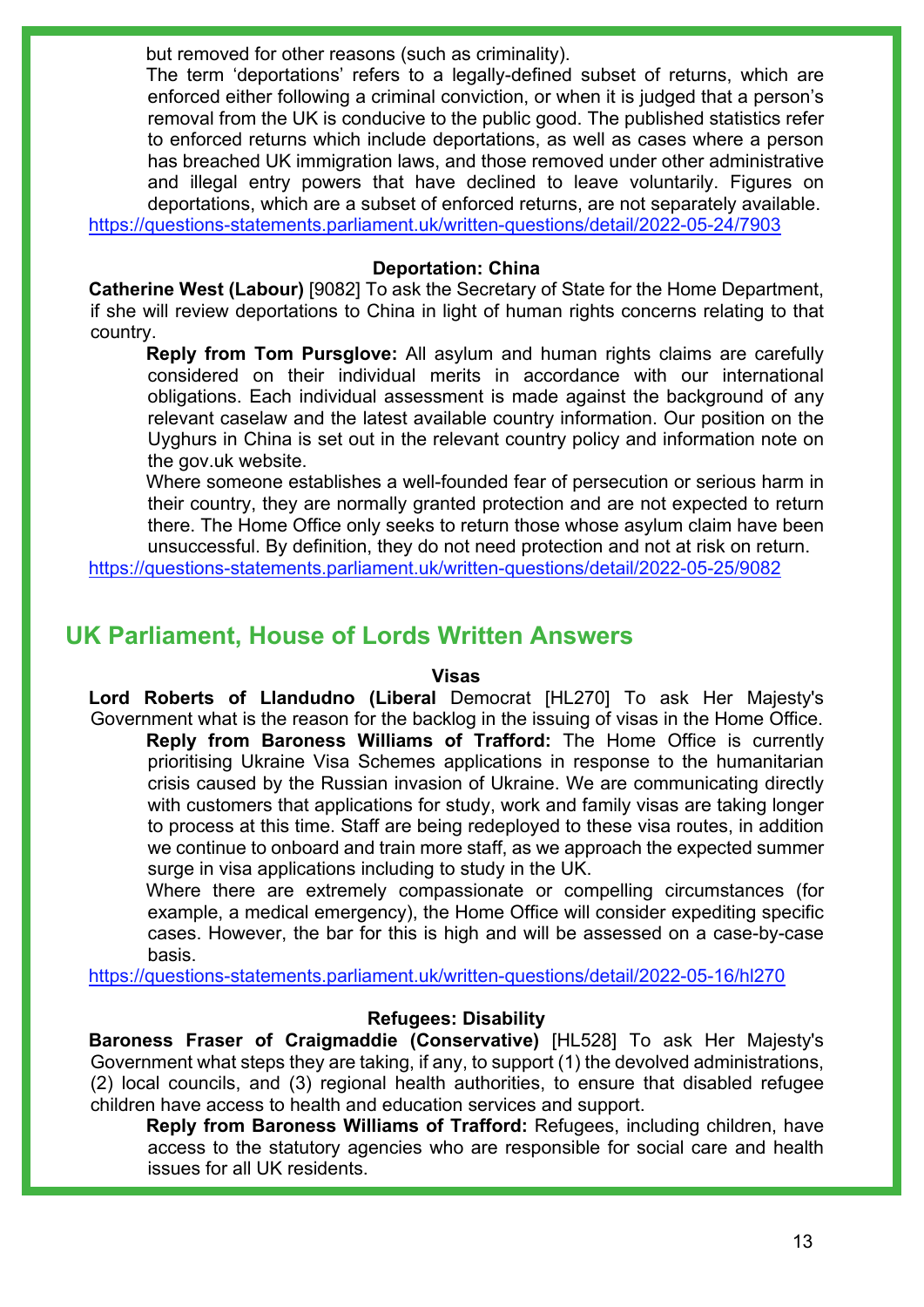The Government provides funding to enable local authorities, schools and health partners to provide vulnerable refugees with a safe environment and the chance to rebuild their lives.

<https://questions-statements.parliament.uk/written-questions/detail/2022-05-25/hl528>

### **General Practitioners: Migrant Workers**

**Lord Taylor of Warwick (Non-affiliated)** [HL357] To ask Her Majesty's Government what plans they have to permit overseas-born trainee GPs to stay in Britain at the end of their training.

**Reply from Lord Kamall:** We are working with NHS England and NHS Improvement, Health Education England and the profession to understand the barriers faced by international medical graduates in general practitioner (GP) specialty training. The two-year General Practice Fellowship programme guarantees the opportunity for every newly qualified GP entering general practice, including international medical graduates, to receive funded mentorship, one funded session of continuing professional development opportunities per week and rotational placements in Primary Care Networks to develop their experience and support their transition into the workforce.

<https://questions-statements.parliament.uk/written-questions/detail/2022-05-18/hl357>

### **Asylum: Rwanda**

**The Lord Bishop of Southwark** HL352] To ask Her Majesty's Government whether asylum seekers removed to Rwanda as part of the UK–Rwanda Asylum Partnership Arrangement will receive vaccinations for (1) Hepatitis A, (2) Tetanus, and (3) Typhoid, prior to travelling to that country, in line with (a) advice, and (b) recommendations, from the (i) National Health Travel Network, and (ii) the Foreign, Commonwealth and Development Office.

**Reply from Baroness Williams of Trafford:** Various vaccinations are routinely offered to individuals within our detention estate pending their transfer or returns overseas.

Upon relocation to Rwanda, individuals will be provided with the healthcare and other support needed to ensure their health, security and wellbeing. This includes vaccinations where appropriate.

<https://questions-statements.parliament.uk/written-questions/detail/2022-05-18/hl352>

*The following three questions all received the same answer*

## **Deportation: Jamaica**

**Lord Roberts of Llandudno (Liberal Democrat)** [HL271] To ask Her Majesty's Government, for each of the last four flights carrying deported Jamaican nationals, how many such individuals were on each flight.

**Lord Roberts of Llandudno (Liberal Democrat)** [HL272] To ask Her Majesty's Government how many Jamaican nationals will be deported on the special charter flight to Jamaica on 18 May.

**Lord Roberts of Llandudno (Liberal Democrat)** [HL273] To ask Her Majesty's Government how old each Jamaican national deported to Jamaica on each of the last four flights was when they first came to the UK.

**Reply from Baroness Williams of Trafford:** Our priority will always be to keep our communities safe, and we make no apology for seeking to remove those with no right to remain in the UK and foreign criminals.

Since January 2019 we have removed 10,017 foreign criminals from the UK. Information on the number of Jamaican foreign national offenders returned from the UK is available from Immigration [statistics quarterly release](https://gbr01.safelinks.protection.outlook.com/?url=https%3A%2F%2Fwww.gov.uk%2Fgovernment%2Fcollections%2Fimmigration-statistics-quarterly-release&data=05%7C01%7CLucy.Hudson1%40homeoffice.gov.uk%7C631b8deed5fc414f468308da42dd3afe%7Cf24d93ecb2914192a08af182245945c2%7C0%7C0%7C637895815184620184%7CUnknown%7CTWFpbGZsb3d8eyJWIjoiMC4wLjAwMDAiLCJQIjoiV2luMzIiLCJBTiI6Ik1haWwiLCJXVCI6Mn0%3D%7C3000%7C%7C%7C&sdata=VEjM1QwU8%2Bj6iScFWiVBJyid0t%2Bxovz0xmPcmfOSXH8%3D&reserved=0) in table Ret D03, which can be found attached.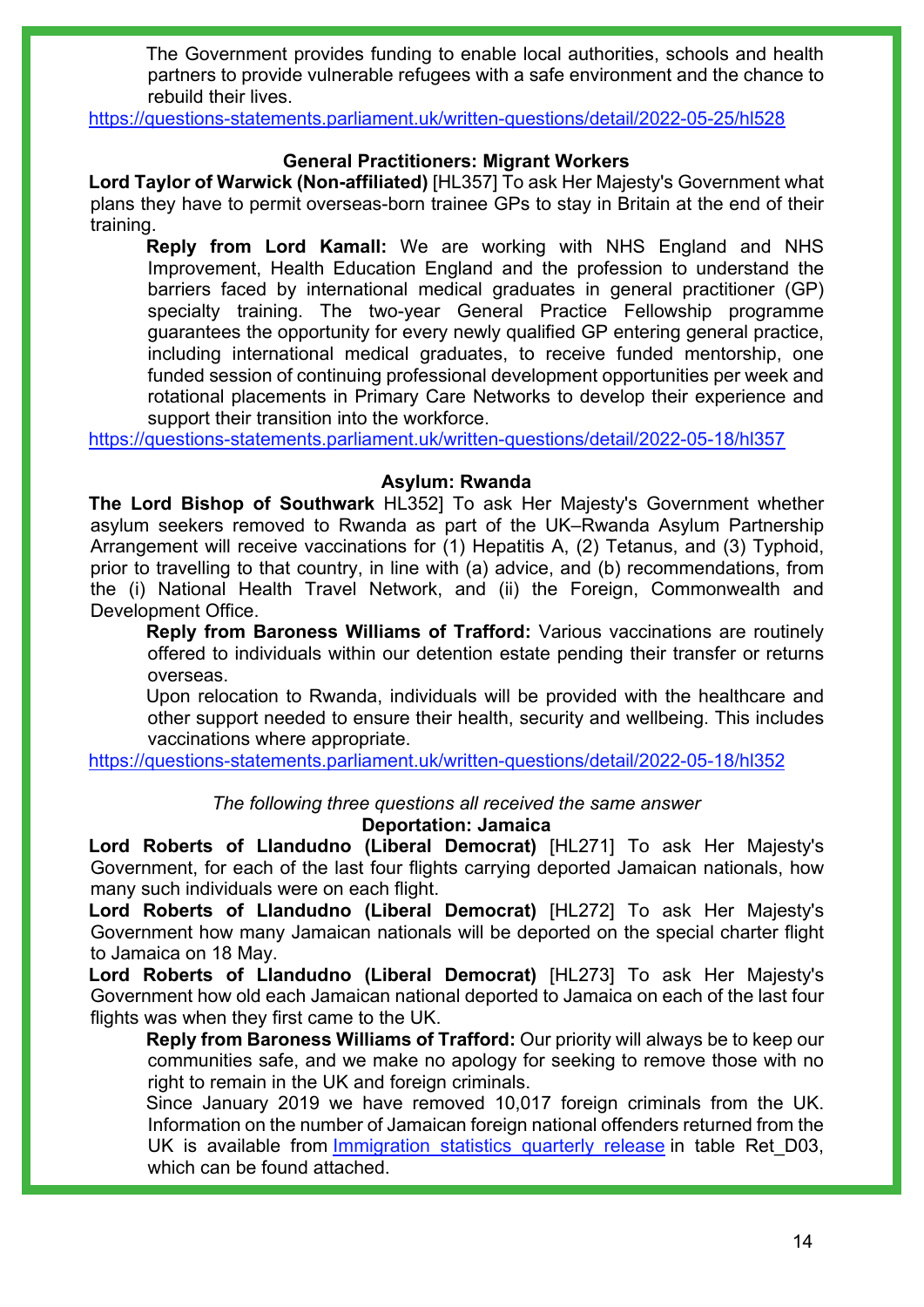A person's age upon arrival to the UK or their nationality are not exceptions to automatic deportation under the Borders Act 2007, but may be relevant factors, in addition to the strength of their social, cultural and family ties in the UK, in considering whether a human rights exception applies. All those deported will have been provided with the opportunity to raise claims, which are fully considered and determined prior to removal including, where applicable, via the Courts. We do not routinely comment on individual cases.

### [Ret\\_03](https://qna.files.parliament.uk/qna-attachments/1462922/original/returns-datasets-mar-2022%20(1).xlsx)

<https://questions-statements.parliament.uk/written-questions/detail/2022-05-16/hl271> and

<https://questions-statements.parliament.uk/written-questions/detail/2022-05-16/hl272> and

<https://questions-statements.parliament.uk/written-questions/detail/2022-05-16/hl273>

## **Press Releases**

## **A nation of helping hands**

<https://www.gov.scot/news/a-nation-of-helping-hands/>

**Points based system welcomes highly skilled graduates to the UK** [https://www.gov.uk/government/news/points-based-system-welcomes-high-skilled](https://www.gov.uk/government/news/points-based-system-welcomes-high-skilled-graduates-to-uk)[graduates-to-uk](https://www.gov.uk/government/news/points-based-system-welcomes-high-skilled-graduates-to-uk)

**First migrants set for Rwanda to be given final notice** <https://www.gov.uk/government/news/first-migrants-set-for-rwanda-to-be-given-final-notice>

## **New Publications**

**Migrant Journey: 2021 report**

[https://www.gov.uk/government/statistics/migrant-journey-2021-report/migrant-journey-](https://www.gov.uk/government/statistics/migrant-journey-2021-report/migrant-journey-2021-report)[2021-report](https://www.gov.uk/government/statistics/migrant-journey-2021-report/migrant-journey-2021-report)

**House of Commons Library Briefing: Migration Statistics** <https://researchbriefings.files.parliament.uk/documents/SN06077/SN06077.pdf>

**Global Talent Visa Evaluation: Exploring experiences of the Global Talent visa process: Wave 1 Report**

[https://assets.publishing.service.gov.uk/government/uploads/system/uploads/attachment](https://assets.publishing.service.gov.uk/government/uploads/system/uploads/attachment_data/file/1072031/Final_Global_Talent_evaluation_wave_1_report_-_for_publication.pdf) [\\_data/file/1072031/Final\\_Global\\_Talent\\_evaluation\\_wave\\_1\\_report\\_-\\_for\\_publication.pdf](https://assets.publishing.service.gov.uk/government/uploads/system/uploads/attachment_data/file/1072031/Final_Global_Talent_evaluation_wave_1_report_-_for_publication.pdf) 

**Migrants detected crossing the English Channel in small boats - daily data** [https://www.gov.uk/government/statistical-data-sets/migrants-detected-crossing-the](https://www.gov.uk/government/statistical-data-sets/migrants-detected-crossing-the-english-channel-in-small-boats)[english-channel-in-small-boats](https://www.gov.uk/government/statistical-data-sets/migrants-detected-crossing-the-english-channel-in-small-boats)

**Weekly number of migrants detected in small boats – weekly data** [https://www.gov.uk/government/statistics/migrants-detected-crossing-the-english](https://www.gov.uk/government/statistics/migrants-detected-crossing-the-english-channel-in-small-boats-weekly-data)[channel-in-small-boats-weekly-data](https://www.gov.uk/government/statistics/migrants-detected-crossing-the-english-channel-in-small-boats-weekly-data)

**Ukraine Sponsorship Scheme: Visa data by country, upper and lower tier local authority** [https://www.gov.uk/guidance/ukraine-sponsorship-scheme-visa-data-by-country-upper](https://www.gov.uk/guidance/ukraine-sponsorship-scheme-visa-data-by-country-upper-and-lower-tier-local-authority)[and-lower-tier-local-authority](https://www.gov.uk/guidance/ukraine-sponsorship-scheme-visa-data-by-country-upper-and-lower-tier-local-authority)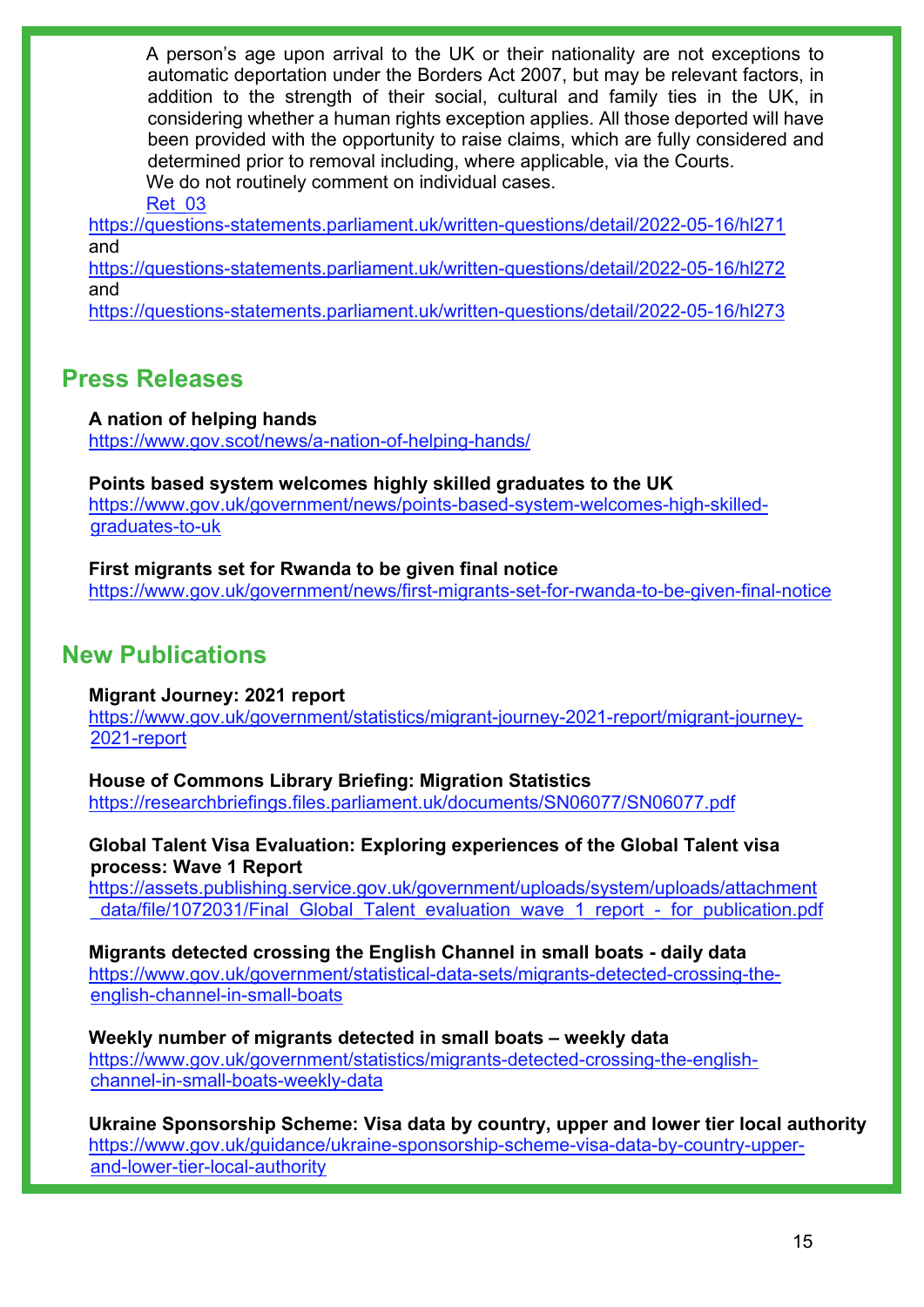## **News: Rwanda Refugee Policy**

**First flight taking Channel migrants to Rwanda set for 14 June** <https://www.bbc.com/news/uk-61653063>

**Migrants notified of removal to Rwanda as first flight is set for June 14** [https://www.scotsman.com/news/politics/migrants-notified-of-removal-to-rwanda-as-first](https://www.scotsman.com/news/politics/migrants-notified-of-removal-to-rwanda-as-first-flight-is-set-for-june-14-3716520)[flight-is-set-for-june-14-3716520](https://www.scotsman.com/news/politics/migrants-notified-of-removal-to-rwanda-as-first-flight-is-set-for-june-14-3716520) 

**First 'illegal' migrants to be deported to Rwanda next month, Priti Patel confirms** [https://www.heraldscotland.com/politics/20179271.first-illegal-migrants-deported-rwanda](https://www.heraldscotland.com/politics/20179271.first-illegal-migrants-deported-rwanda-next-month-priti-patel-confirms/)[next-month-priti-patel-confirms/](https://www.heraldscotland.com/politics/20179271.first-illegal-migrants-deported-rwanda-next-month-priti-patel-confirms/) 

**Priti Patel gives green light for first Rwanda deportation flight** [https://www.telegraph.co.uk/politics/2022/05/31/priti-patel-sanctions-first-rwanda](https://www.telegraph.co.uk/politics/2022/05/31/priti-patel-sanctions-first-rwanda-deportation-flight-take-100/)[deportation-flight-take-100/](https://www.telegraph.co.uk/politics/2022/05/31/priti-patel-sanctions-first-rwanda-deportation-flight-take-100/)

**First Rwanda deportation flight set for next month as asylum seekers to be given final notice** 

[https://www.independent.co.uk/news/uk/home-news/rwanda-migrant-deport-flight-patel](https://www.independent.co.uk/news/uk/home-news/rwanda-migrant-deport-flight-patel-b2091260.html)[b2091260.html](https://www.independent.co.uk/news/uk/home-news/rwanda-migrant-deport-flight-patel-b2091260.html)

**First Rwanda deportation flight to leave UK on 14 June, says Priti Patel**  [https://www.theguardian.com/uk-news/2022/may/31/first-rwanda-deportation-flight-leave](https://www.theguardian.com/uk-news/2022/may/31/first-rwanda-deportation-flight-leave-uk-14-june-priti-patel)[uk-14-june-priti-patel](https://www.theguardian.com/uk-news/2022/may/31/first-rwanda-deportation-flight-leave-uk-14-june-priti-patel)

**Home Office threatens hunger strikers with faster deportation to Rwanda**  [https://www.theguardian.com/uk-news/2022/jun/02/home-office-threatens-hunger](https://www.theguardian.com/uk-news/2022/jun/02/home-office-threatens-hunger-strikers-with-faster-deportation-to-rwanda)[strikers-with-faster-deportation-to-rwanda](https://www.theguardian.com/uk-news/2022/jun/02/home-office-threatens-hunger-strikers-with-faster-deportation-to-rwanda)

**Asylum seekers stage hunger strike as UK prepares Rwanda deportation** <https://www.bbc.co.uk/news/uk-61676961>

**Asylum seekers threatened with Rwanda deportation under Priti Patel scheme 'go on hunger strike'** 

[https://www.independent.co.uk/independentpremium/uk-news/asylum-seekers-hunger](https://www.independent.co.uk/independentpremium/uk-news/asylum-seekers-hunger-strike-rwanda-b2093587.html)[strike-rwanda-b2093587.html](https://www.independent.co.uk/independentpremium/uk-news/asylum-seekers-hunger-strike-rwanda-b2093587.html)

**Home Office accused of attempting to deport unaccompanied children to Rwanda** [https://www.heraldscotland.com/politics/20188091.home-office-accused-attempting](https://www.heraldscotland.com/politics/20188091.home-office-accused-attempting-deport-unaccompanied-children-rwanda/)[deport-unaccompanied-children-rwanda/](https://www.heraldscotland.com/politics/20188091.home-office-accused-attempting-deport-unaccompanied-children-rwanda/)

**Home Office accused of attempting to deport unaccompanied minors to Rwanda**  [https://www.independent.co.uk/news/uk/home-office-patel-rwanda-deport-children](https://www.independent.co.uk/news/uk/home-office-patel-rwanda-deport-children-b2094221.html)[b2094221.html](https://www.independent.co.uk/news/uk/home-office-patel-rwanda-deport-children-b2094221.html)

**UK accused of attempting to deport children to Rwanda**  [https://www.theguardian.com/world/2022/jun/05/uk-accused-of-attempting-to-deport](https://www.theguardian.com/world/2022/jun/05/uk-accused-of-attempting-to-deport-children-to-rwanda)[children-to-rwanda](https://www.theguardian.com/world/2022/jun/05/uk-accused-of-attempting-to-deport-children-to-rwanda)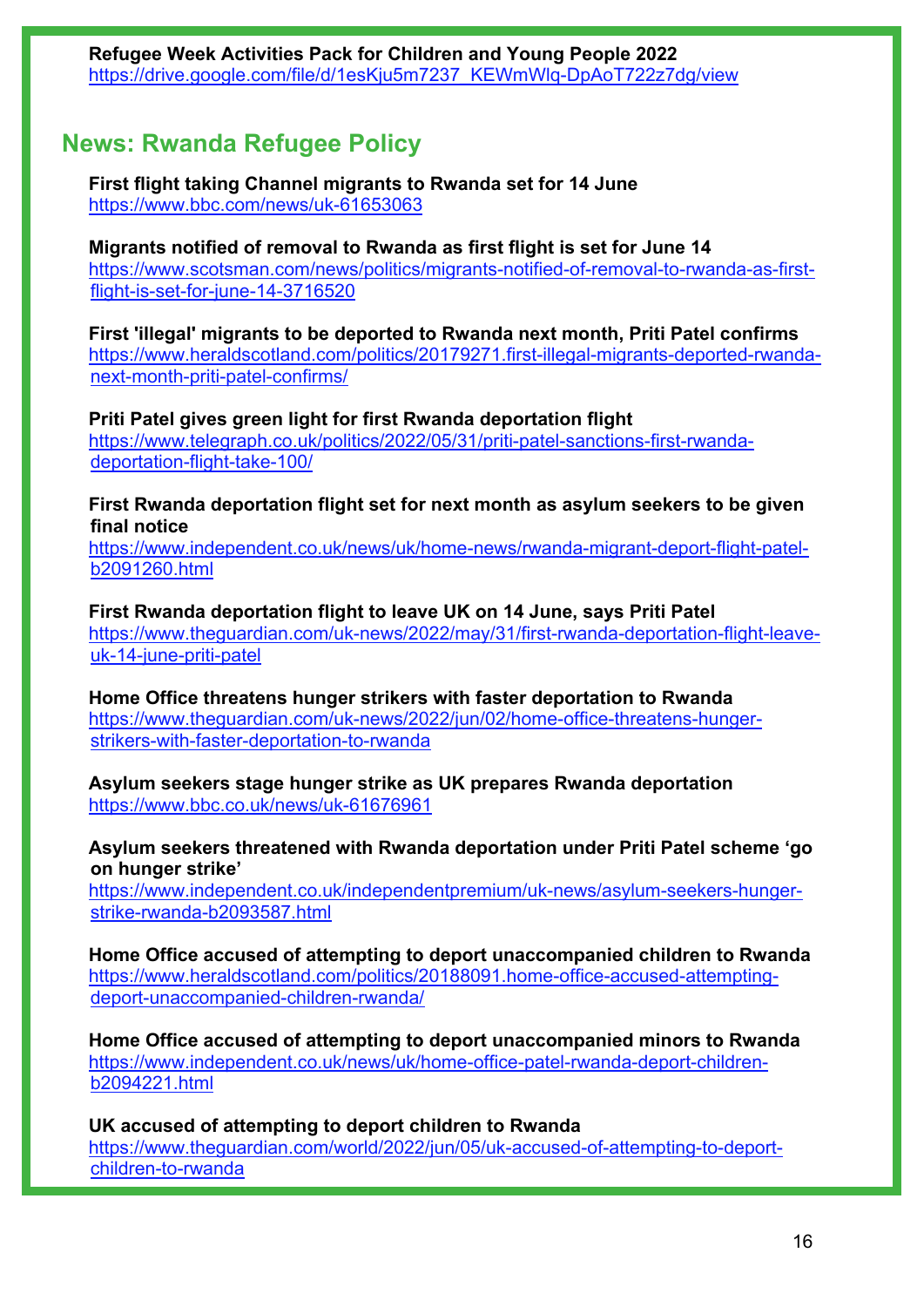**Rwanda deportation having 'catastrophic' impact on asylum seekers, say charities**  [https://www.independent.co.uk/news/uk/rwanda-deportation-asylum-seekers-uk-latest](https://www.independent.co.uk/news/uk/rwanda-deportation-asylum-seekers-uk-latest-b2092002.html)[b2092002.html](https://www.independent.co.uk/news/uk/rwanda-deportation-asylum-seekers-uk-latest-b2092002.html)

**'Despair' over Rwanda deportation leading to suicide attempts, say UK charities**  [https://www.theguardian.com/uk-news/2022/jun/01/suicide-attempts-among-those-facing](https://www.theguardian.com/uk-news/2022/jun/01/suicide-attempts-among-those-facing-rwanda-offshoring-uk-charities-warn)[rwanda-offshoring-uk-charities-warn](https://www.theguardian.com/uk-news/2022/jun/01/suicide-attempts-among-those-facing-rwanda-offshoring-uk-charities-warn)

## **News: Channel Migrants**

**Clear majority of people crossing Channel are refugees, says UNHCR**  [https://www.theguardian.com/uk-news/2022/jun/02/clear-majority-of-people-crossing](https://www.theguardian.com/uk-news/2022/jun/02/clear-majority-of-people-crossing-channel-are-refugees-says-unhcr)[channel-are-refugees-says-unhcr](https://www.theguardian.com/uk-news/2022/jun/02/clear-majority-of-people-crossing-channel-are-refugees-says-unhcr)

**Afghans with western links among rising number trying to cross Channel**  [https://www.theguardian.com/world/2022/jun/03/afghans-western-links-among-rising](https://www.theguardian.com/world/2022/jun/03/afghans-western-links-among-rising-number-trying-cross-channel)[number-trying-cross-channel](https://www.theguardian.com/world/2022/jun/03/afghans-western-links-among-rising-number-trying-cross-channel)

**Number of people to reach UK in small boats in 2022 nears 10,000** [https://www.theguardian.com/uk-news/2022/jun/04/number-of-people-to-reach-uk-in](https://www.theguardian.com/uk-news/2022/jun/04/number-of-people-to-reach-uk-in-small-boats-in-2022-nears-10000)[small-boats-in-2022-nears-10000](https://www.theguardian.com/uk-news/2022/jun/04/number-of-people-to-reach-uk-in-small-boats-in-2022-nears-10000)

**Migrant arrivals nearly hit 10,000 in UK for this year**  [https://www.independent.co.uk/news/uk/ministry-of-defence-france-english-channel-mod](https://www.independent.co.uk/news/uk/ministry-of-defence-france-english-channel-mod-kent-b2093856.html)[kent-b2093856.html](https://www.independent.co.uk/news/uk/ministry-of-defence-france-english-channel-mod-kent-b2093856.html)

**Channel migrant crossings double to 10,000 in five months**  [https://www.thetimes.co.uk/article/channel-migrant-crossings-double-to-10-000-in-five](https://www.thetimes.co.uk/article/channel-migrant-crossings-double-to-10-000-in-five-months-lntww7tk7)[months-lntww7tk7](https://www.thetimes.co.uk/article/channel-migrant-crossings-double-to-10-000-in-five-months-lntww7tk7)

**Women and young children among latest small boat arrivals in UK**  [https://www.independent.co.uk/news/uk/dover-ministry-of-defence-kent-rnli-english](https://www.independent.co.uk/news/uk/dover-ministry-of-defence-kent-rnli-english-channel-b2090983.html)[channel-b2090983.html](https://www.independent.co.uk/news/uk/dover-ministry-of-defence-kent-rnli-english-channel-b2090983.html)

## **News: Ukraine**

**Ukrainian refugees get 'warm Scots welcome' as war reaches grim milestone** [https://www.heraldscotland.com/politics/20185815.ukrainian-refugees-get-warm-scots](https://www.heraldscotland.com/politics/20185815.ukrainian-refugees-get-warm-scots-welcome-war-reaches-grim-milestone/)[welcome-war-reaches-grim-milestone/](https://www.heraldscotland.com/politics/20185815.ukrainian-refugees-get-warm-scots-welcome-war-reaches-grim-milestone/)

**'Generous' Scots praised for support shown to displaced Ukrainians**  [https://www.independent.co.uk/news/uk/russia-scottish-government-scots-scottish](https://www.independent.co.uk/news/uk/russia-scottish-government-scots-scottish-holyrood-b2093307.html)[holyrood-b2093307.html](https://www.independent.co.uk/news/uk/russia-scottish-government-scots-scottish-holyrood-b2093307.html)

**Scots teachers' help for refugee children has been priceless, says Ukrainian MP**  [https://www.independent.co.uk/news/uk/scots-support-scottish-nicola-sturgeon-glasgow](https://www.independent.co.uk/news/uk/scots-support-scottish-nicola-sturgeon-glasgow-b2091764.html)[b2091764.html](https://www.independent.co.uk/news/uk/scots-support-scottish-nicola-sturgeon-glasgow-b2091764.html)

**Over 500 Ukrainian children stuck waiting for UK visa decision**  [https://www.theguardian.com/uk-news/2022/may/29/homes-for-ukraine-children-stuck](https://www.theguardian.com/uk-news/2022/may/29/homes-for-ukraine-children-stuck-waiting-for-uk-visa-decision)[waiting-for-uk-visa-decision](https://www.theguardian.com/uk-news/2022/may/29/homes-for-ukraine-children-stuck-waiting-for-uk-visa-decision)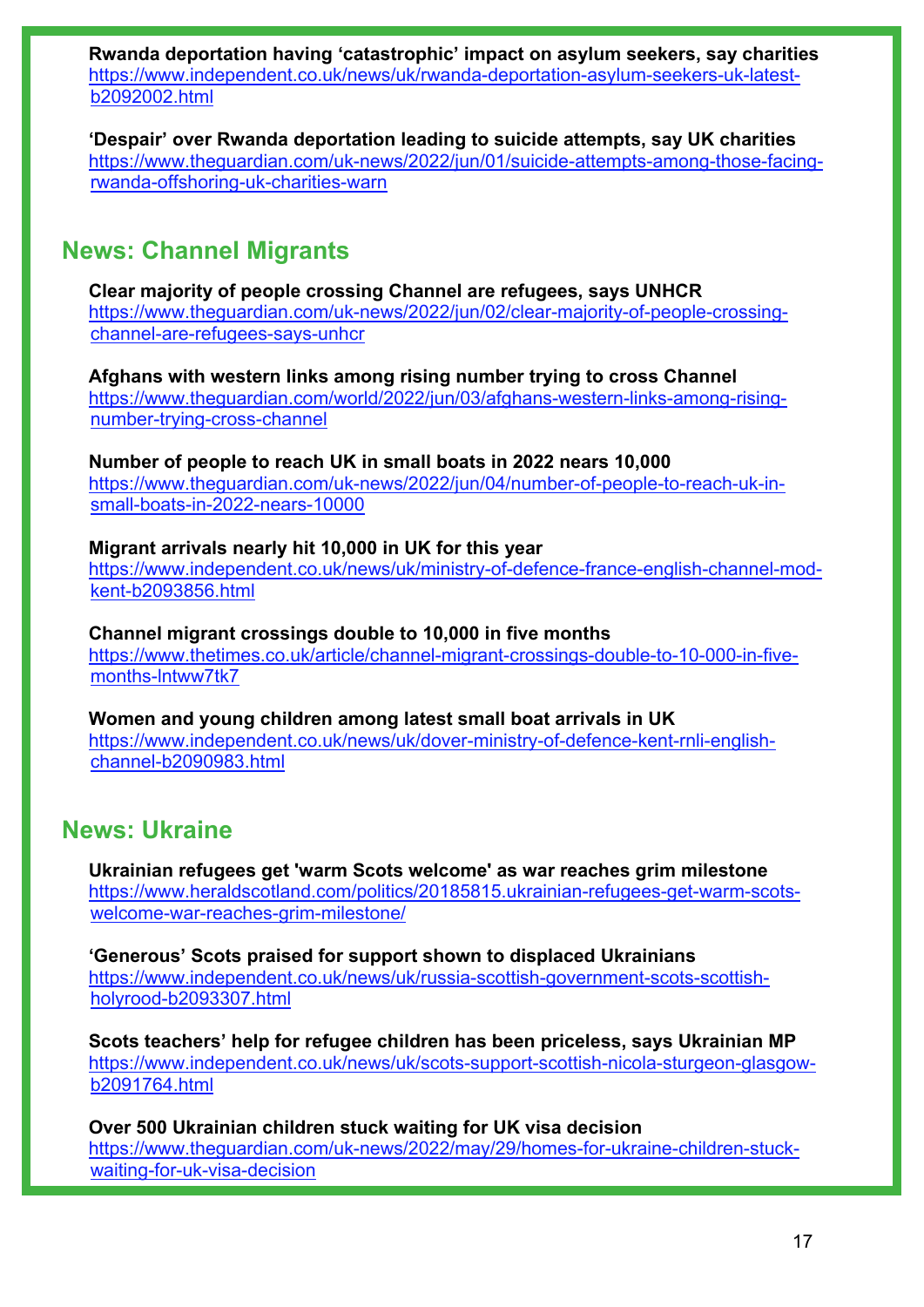**'It doesn't make sense': Ukrainian teenager left in limbo by Home Office**  [https://www.theguardian.com/uk-news/2022/may/29/homes-for-ukraine-teenager-left](https://www.theguardian.com/uk-news/2022/may/29/homes-for-ukraine-teenager-left-limbo-home-office)[limbo-home-office](https://www.theguardian.com/uk-news/2022/may/29/homes-for-ukraine-teenager-left-limbo-home-office)

**Ukrainian families in Livingston felt threatened over relocation** <https://www.bbc.co.uk/news/uk-scotland-edinburgh-east-fife-61626107>

**'I've spent thousands hosting Ukrainian refugees – the Government's payments aren't enough'**

[https://www.telegraph.co.uk/money/consumer-affairs/spent-thousands-hosting-ukrainian](https://www.telegraph.co.uk/money/consumer-affairs/spent-thousands-hosting-ukrainian-refugees-governments-payments/)[refugees-governments-payments/](https://www.telegraph.co.uk/money/consumer-affairs/spent-thousands-hosting-ukrainian-refugees-governments-payments/)

**Ukraine: Vegan refugee struggling to find a home** <https://www.bbc.com/news/uk-wales-61509312>

## **News: Other Immigration and Asylum**

**World's top graduates get new UK visa option** <https://www.bbc.com/news/uk-61628740>

**Visa scheme for graduates from top 50 non-UK universities is launched**  [https://www.theguardian.com/education/2022/may/30/visa-scheme-graduates-top-50](https://www.theguardian.com/education/2022/may/30/visa-scheme-graduates-top-50-non-uk-universities-high-potential-individual) [non-uk-universities-high-potential-individual](https://www.theguardian.com/education/2022/may/30/visa-scheme-graduates-top-50-non-uk-universities-high-potential-individual)

**Visas opened up for top graduates as Priti Patel puts 'talent first'** [https://www.telegraph.co.uk/politics/2022/05/30/uk-opens-door-worlds-top-graduates](https://www.telegraph.co.uk/politics/2022/05/30/uk-opens-door-worlds-top-graduates-post-brexit-immigration-push/)[post-brexit-immigration-push/](https://www.telegraph.co.uk/politics/2022/05/30/uk-opens-door-worlds-top-graduates-post-brexit-immigration-push/)

**Migrant camp delayed after legal action by Tory council** [https://www.telegraph.co.uk/news/2022/05/31/guantanamo-on-ouse-migrant-camp](https://www.telegraph.co.uk/news/2022/05/31/guantanamo-on-ouse-migrant-camp-delayed-legal-action-tory-council/)[delayed-legal-action-tory-council/](https://www.telegraph.co.uk/news/2022/05/31/guantanamo-on-ouse-migrant-camp-delayed-legal-action-tory-council/)

**'No final decision' taken over controversial asylum centre in Yorkshire village**  [https://www.independent.co.uk/news/uk/politics/asylum-seekers-reception-centre-linton](https://www.independent.co.uk/news/uk/politics/asylum-seekers-reception-centre-linton-on-ouse-b2091401.html)[on-ouse-b2091401.html](https://www.independent.co.uk/news/uk/politics/asylum-seekers-reception-centre-linton-on-ouse-b2091401.html)

**Plan to move 1,500 asylum seekers to Yorkshire village hit by delay**  [https://www.theguardian.com/uk-news/2022/may/31/plan-to-move-1500-asylum-seekers](https://www.theguardian.com/uk-news/2022/may/31/plan-to-move-1500-asylum-seekers-to-yorkshire-village-hit-by-delay)[to-yorkshire-village-hit-by-delay](https://www.theguardian.com/uk-news/2022/may/31/plan-to-move-1500-asylum-seekers-to-yorkshire-village-hit-by-delay)

**Home Office cancels flight to deport Kurdish failed asylum seekers to Iraq**  [https://www.theguardian.com/uk-news/2022/may/31/home-office-cancels-flight-to-deport](https://www.theguardian.com/uk-news/2022/may/31/home-office-cancels-flight-to-deport-kurdish-asylum-seekers-to-iraq)[kurdish-asylum-seekers-to-iraq](https://www.theguardian.com/uk-news/2022/may/31/home-office-cancels-flight-to-deport-kurdish-asylum-seekers-to-iraq)

**The truth is out: Britain's immigration system is racist, and always has been. Now let's fix it** 

[https://www.theguardian.com/commentisfree/2022/may/30/britain-immigration-system](https://www.theguardian.com/commentisfree/2022/may/30/britain-immigration-system-racist-laws)[racist-laws](https://www.theguardian.com/commentisfree/2022/may/30/britain-immigration-system-racist-laws)

**The increasing politicisation of migration – and the challenges that brings**  [https://www.independent.co.uk/independentpremium/long-reads/immigration-europe-uk](https://www.independent.co.uk/independentpremium/long-reads/immigration-europe-uk-priti-patel-reporting-b2084541.html)[priti-patel-reporting-b2084541.html](https://www.independent.co.uk/independentpremium/long-reads/immigration-europe-uk-priti-patel-reporting-b2084541.html)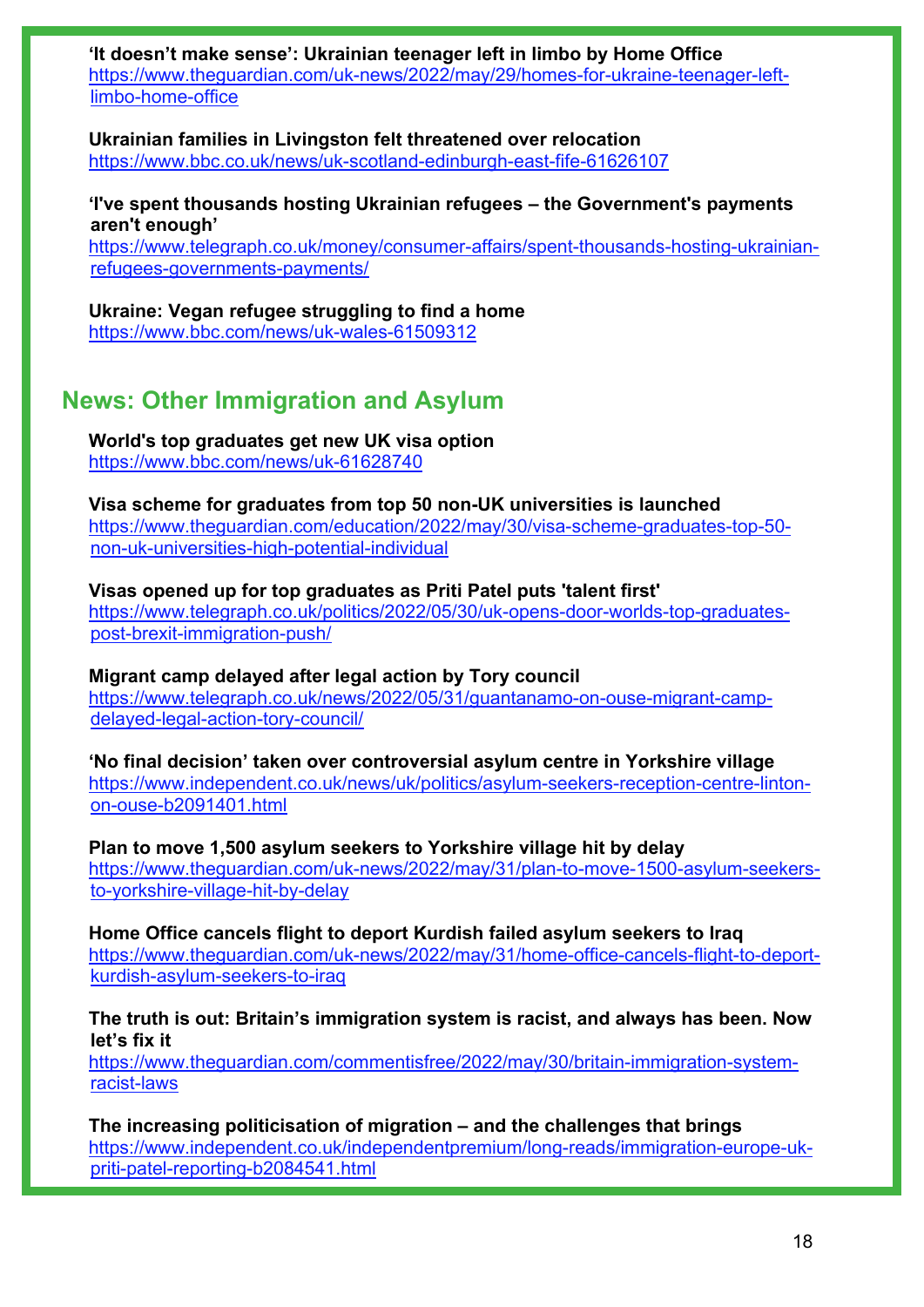**The racist legislation that led to Windrush**  <https://www.theguardian.com/uk-news/2022/may/29/racist-legislation-led-windrush-home-office>

**Windrush scandal caused by '30 years of racist immigration laws' – report**  [https://www.theguardian.com/uk-news/2022/may/29/windrush-scandal-caused-by-30](https://www.theguardian.com/uk-news/2022/may/29/windrush-scandal-caused-by-30-years-of-racist-immigration-laws-report) [years-of-racist-immigration-laws-report](https://www.theguardian.com/uk-news/2022/may/29/windrush-scandal-caused-by-30-years-of-racist-immigration-laws-report)

**Windrush scandal: Everything you need to know about the major political crisis**  [https://www.independent.co.uk/life-style/windrush-day-2022-scandal-history](https://www.independent.co.uk/life-style/windrush-day-2022-scandal-history-b2090931.html)[b2090931.html](https://www.independent.co.uk/life-style/windrush-day-2022-scandal-history-b2090931.html)

## **Head of Scottish Refugee Council receives Queen's honour**

[https://www.scottishrefugeecouncil.org.uk/head-of-scottish-refugee-council-receives](https://www.scottishrefugeecouncil.org.uk/head-of-scottish-refugee-council-receives-queens-honour/)[queens-honour/](https://www.scottishrefugeecouncil.org.uk/head-of-scottish-refugee-council-receives-queens-honour/) 

[TOP](#page-0-1)

# <span id="page-18-0"></span>**Community Relations**

## **Scottish Parliament Motion**

**Alex Cole-Hamilton (Liberal Democrat)** [S6M-04620] **Welcoming the St Margaret Declaration** – That the Parliament welcomes the approval of the St Margaret Declaration, a joint statement of friendship between the Catholic Church in Scotland and the Church of Scotland, by the Catholic Bishops' Conference of Scotland and the General Assembly of the Church of Scotland; commends the Catholic Church in Scotland and the Church of Scotland for acknowledging the historic issues that have divided the churches, and further commends the churches for, it believes, refusing to be bound by the past and their desire to promote the healing of division within the life of the Scottish nation.

<https://www.parliament.scot/chamber-and-committees/votes-and-motions/S6M-04620>

*Information about the Declaration referred to above can be read at [https://www.churchofscotland.org.uk/news-and-events/news/2022/articles/kirks-general](https://www.churchofscotland.org.uk/news-and-events/news/2022/articles/kirks-general-assembly-endorses-saint-margaret-declaration)[assembly-endorses-saint-margaret-declaration](https://www.churchofscotland.org.uk/news-and-events/news/2022/articles/kirks-general-assembly-endorses-saint-margaret-declaration) and*

*[https://scmo.org/news-releases/perma/1651136400/article/catholic-church-and-church-of](https://scmo.org/news-releases/perma/1651136400/article/catholic-church-and-church-of-scotland-release-dec.html)[scotland-release-dec.html](https://scmo.org/news-releases/perma/1651136400/article/catholic-church-and-church-of-scotland-release-dec.html)*

## **UK Parliament, House of Lords Written Answer**

## **Gypsy Roma Traveller History Month**

**Bnaroness Whitaker (Labour)** [HL388] To ask Her Majesty's Government what steps they are taking to support Gypsy, Roma and Traveller History Month in June.

**Reply from Lord Greenhalgh:** The Government supports Gypsy, Roma and Traveller History Month and welcomes the wide range of organisations across the country that celebrate it each year. This includes schools, colleges, housing associations, Government departments and local authorities.

<https://questions-statements.parliament.uk/written-questions/detail/2022-05-19/hl388>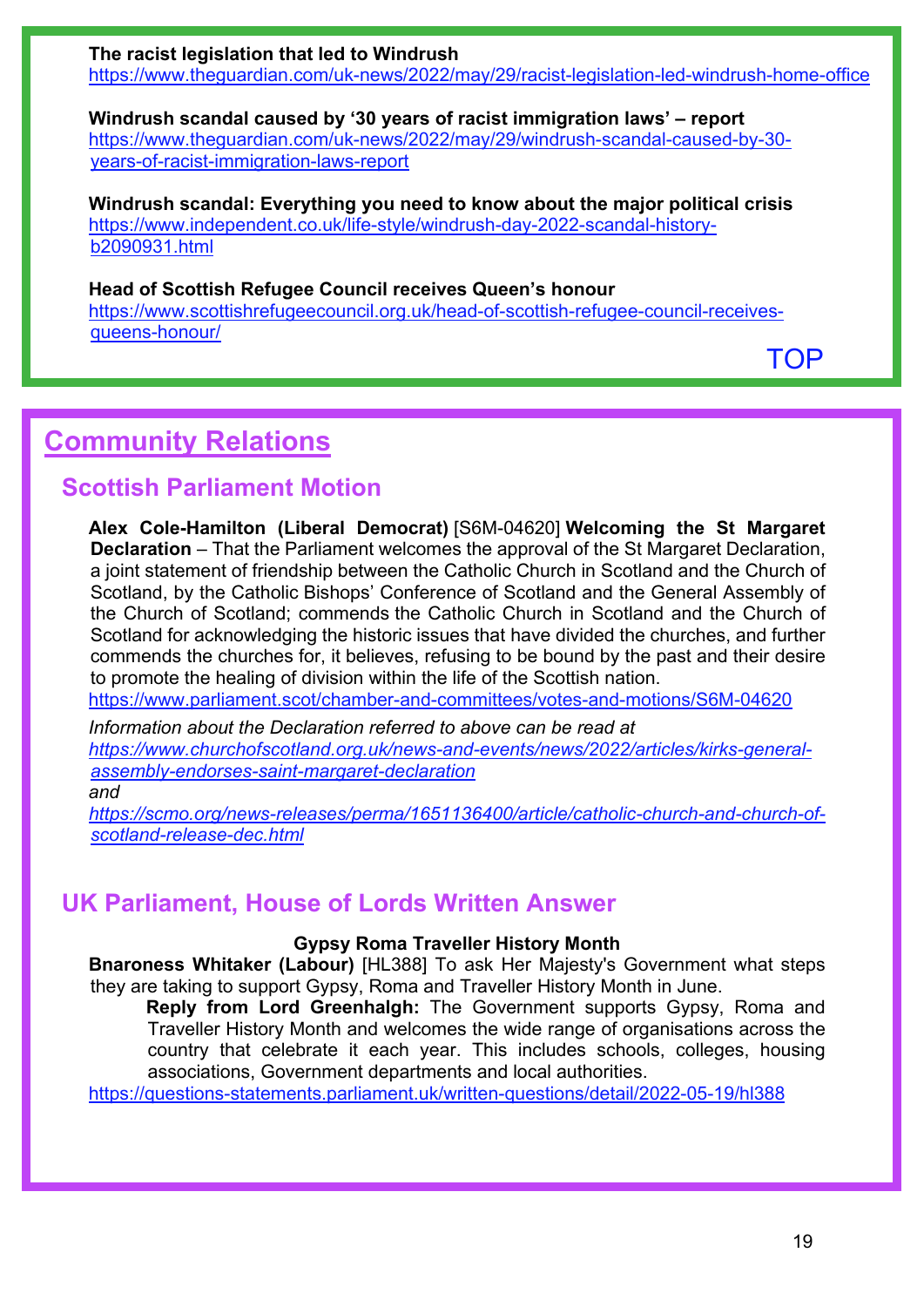## **News**

### **The Jubilee answers Britain's 'anti-racist' critics**

<https://www.telegraph.co.uk/news/2022/06/04/jubilee-answers-britains-anti-racist-critics/>

[TOP](#page-0-1)

# <span id="page-19-0"></span>**Racism, Religious Hatred, and Discrimination**

## **New Publication**

**European Commission Against Intolerance Annual Report: 1 January to 31 December 2021** <https://rm.coe.int/ecri-2021-annual-report-24052021-en/1680a6a6d3>

## **News**

**Walsall mayor suspended over racist WhatsApp post** <https://www.bbc.com/news/uk-england-birmingham-61662831>

**Walsall mayor suspended from Tory party over racist WhatsApp post**  [https://www.theguardian.com/politics/2022/jun/01/walsall-mayor-rose-martin-suspended](https://www.theguardian.com/politics/2022/jun/01/walsall-mayor-rose-martin-suspended-tory-party-racist-whatsapp-post)[tory-party-racist-whatsapp-post](https://www.theguardian.com/politics/2022/jun/01/walsall-mayor-rose-martin-suspended-tory-party-racist-whatsapp-post)

**Racism fears 'let Islamist extremists go unreported'**  <https://www.thetimes.co.uk/article/racism-fears-let-islamist-extremists-go-unreported-89zpqs506>

**GPs failing Asian victims of 'honour abuse' over racism fears** [https://www.telegraph.co.uk/news/2022/05/29/gps-failing-asian-victims-honour-abuse](https://www.telegraph.co.uk/news/2022/05/29/gps-failing-asian-victims-honour-abuse-racism-fears/)[racism-fears/](https://www.telegraph.co.uk/news/2022/05/29/gps-failing-asian-victims-honour-abuse-racism-fears/)

**Quakers to pay slavery reparations**  <https://www.thetimes.co.uk/article/quakers-to-pay-slavery-reparations-086pfwvkz>

## **UK resort Pontins faces legal notice over claims of discrimination against Irish Travellers**

[https://www.thetimes.co.uk/article/uk-resort-pontins-faces-legal-notice-over-claims-of](https://www.thetimes.co.uk/article/uk-resort-pontins-faces-legal-notice-over-claims-of-discrimination-against-irish-travellers-06kh2383k)[discrimination-against-irish-travellers-06kh2383k](https://www.thetimes.co.uk/article/uk-resort-pontins-faces-legal-notice-over-claims-of-discrimination-against-irish-travellers-06kh2383k)

**Royal Opera stages non-racist Madam Butterfly**  <https://www.thetimes.co.uk/article/royal-opera-stages-non-racist-madam-butterfly-5t6252zql>

## **Essex facing further punishment after falling short on anti-racism goals**

[https://www.thetimes.co.uk/article/essex-facing-further-punishment-after-falling-short-on](https://www.thetimes.co.uk/article/essex-facing-further-punishment-after-falling-short-on-anti-racism-goals-vps7kdjq3)[anti-racism-goals-vps7kdjq3](https://www.thetimes.co.uk/article/essex-facing-further-punishment-after-falling-short-on-anti-racism-goals-vps7kdjq3)

[TOP](#page-0-1)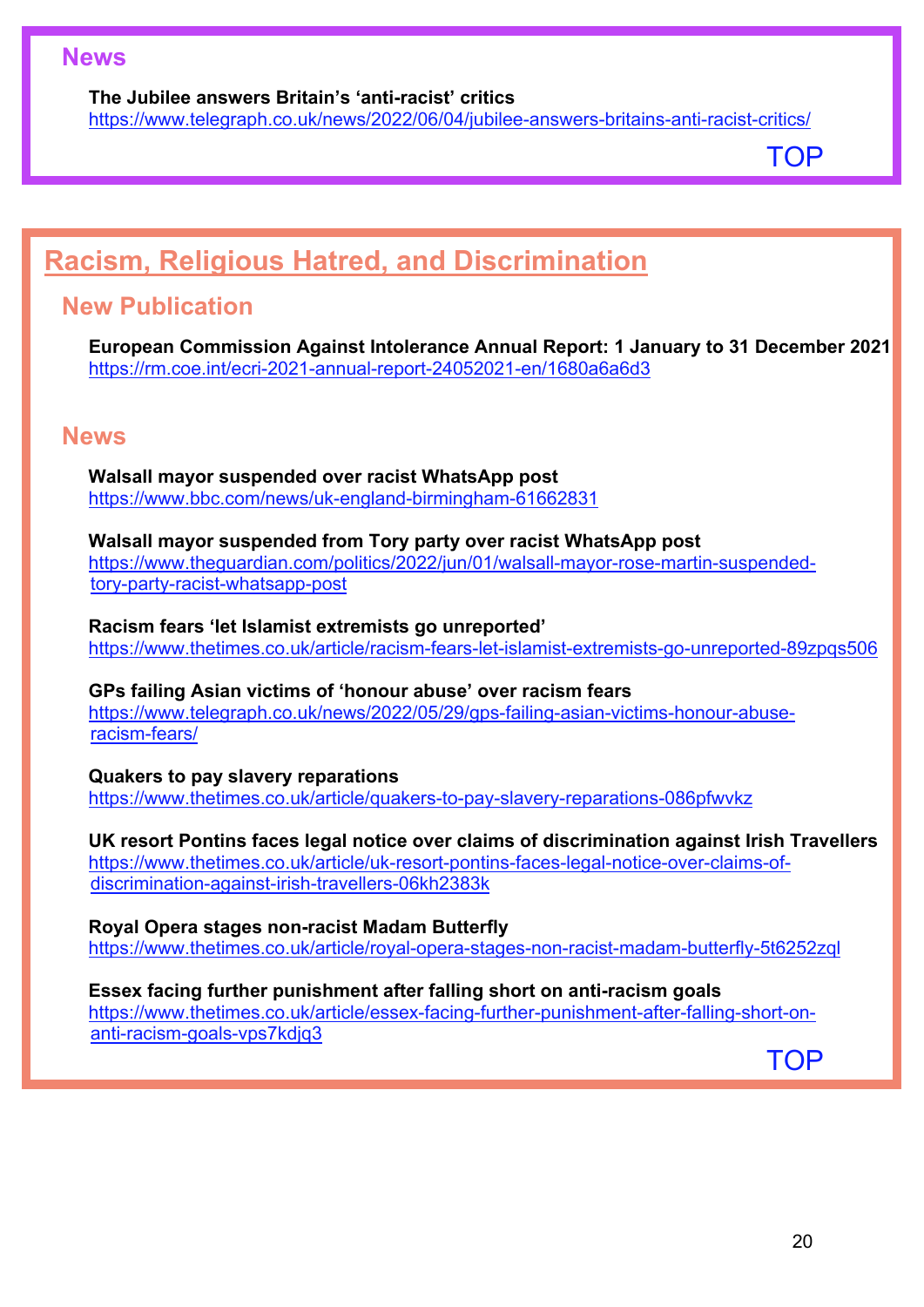## <span id="page-20-0"></span>**Debate**

## **The Queen's Platinum Jubilee**

[https://archive2021.parliament.scot/parliamentarybusiness/report.aspx?r=13795&i=1250](https://archive2021.parliament.scot/parliamentarybusiness/report.aspx?r=13795&i=125085#ScotParlOR) [85#ScotParlOR](https://archive2021.parliament.scot/parliamentarybusiness/report.aspx?r=13795&i=125085#ScotParlOR) 

## **Scottish Parliament Motion**

**Nicola Sturgeon (First Minister, SNP)** [S6M-04716] **The Queen's Platinum Jubilee 2022** – That the Parliament congratulates Her Majesty The Queen on the occasion of her Platinum Jubilee; expresses its gratitude for Her Majesty's exceptional public service and dedication to duty over 70 years; affirms the deep respect that is held for Her Majesty in Scotland, and sends good wishes for her continued service. <https://www.parliament.scot/chamber-and-committees/votes-and-motions/S6M-04716>

## **New Publication**

**The Queen's Platinum Jubilee debate: First Minister's statement** <https://www.gov.scot/publications/queens-platinum-jubilee-debate-first-ministers-statement/>

## **News**

**Nicola Sturgeon speaks of her deep respect for the Queen** <https://www.bbc.co.uk/news/uk-scotland-scotland-politics-61676157>

**Nicola Sturgeon in tribute to the Queen ahead of Platinum Jubilee celebrations**  [https://www.independent.co.uk/news/uk/nicola-sturgeon-elizabeth-ii-scots-first-minister](https://www.independent.co.uk/news/uk/nicola-sturgeon-elizabeth-ii-scots-first-minister-scottish-parliament-b2092042.html)[scottish-parliament-b2092042.html](https://www.independent.co.uk/news/uk/nicola-sturgeon-elizabeth-ii-scots-first-minister-scottish-parliament-b2092042.html)

[TOP](#page-0-1)

# <span id="page-20-1"></span>**Other UK Parliament and Government**

## **Press Release**

**The Scottish Secretary sends his congratulations to the Queen on her Platinum Jubilee** <https://www.gov.uk/government/news/queens-platinum-jubilee>

## **New Publication**

**New website: Help with the cost of living – see what support is available** *Note that while some of the information on this website also applies in Scotland, other sections only apply in England and Wales* <https://costoflivingsupport.campaign.gov.uk/>

[TOP](#page-0-1)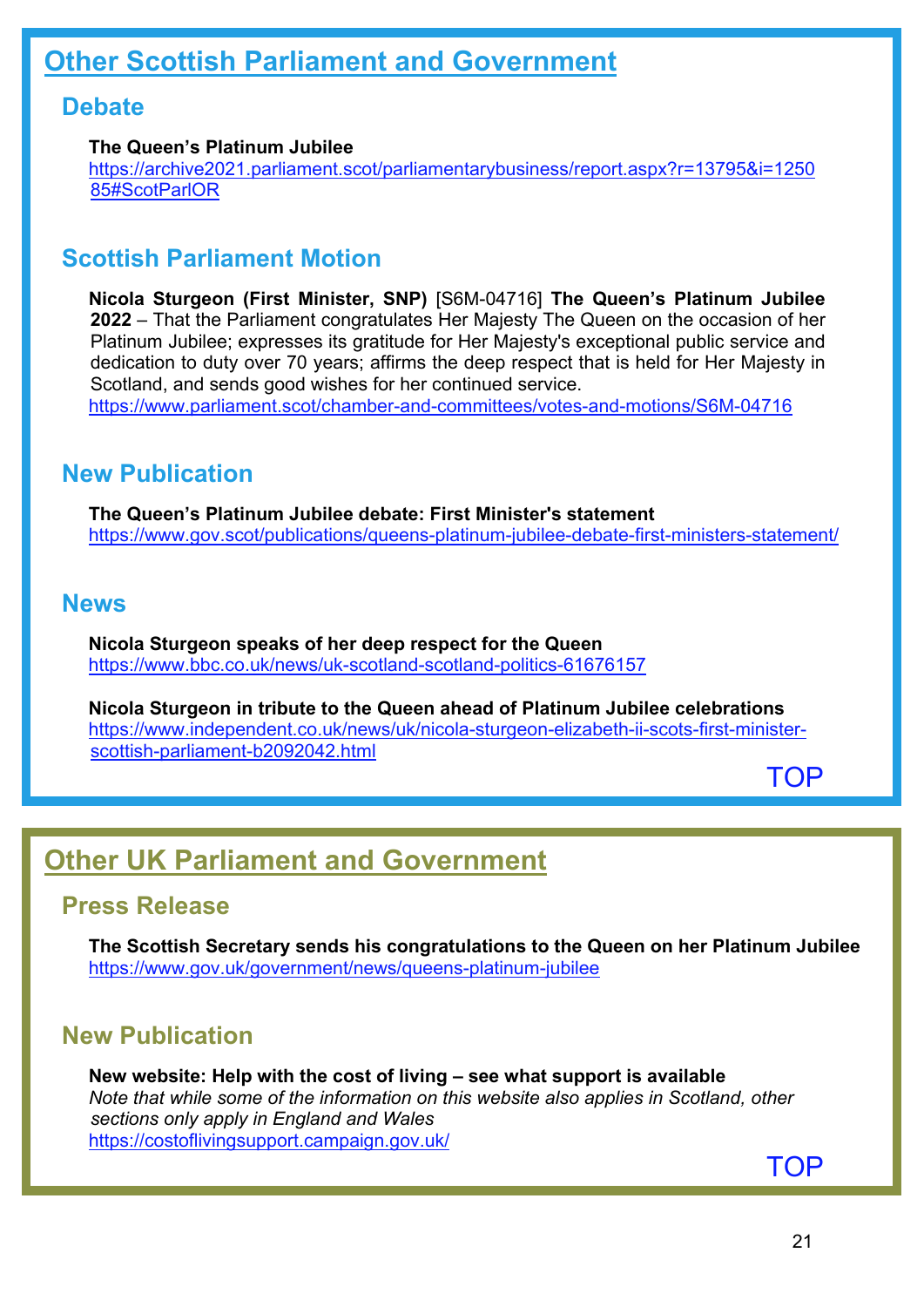# <span id="page-21-0"></span>**The deadline for submitting census forms has now passed, but completed forms will still be accepted until 12 June 2022!**

**Households who don't fill in the census are being warned they may face prosecution, which could lead to a criminal record and a fine of up to £1000.** [https://www.scotlandscensus.gov.uk/news-and-events/scots-risk-being-fined-as-census](https://www.scotlandscensus.gov.uk/news-and-events/scots-risk-being-fined-as-census-enters-final-weeks/)[enters-final-weeks/](https://www.scotlandscensus.gov.uk/news-and-events/scots-risk-being-fined-as-census-enters-final-weeks/) 

## **News**

**Census deadline extended again** <https://www.heraldscotland.com/politics/20182337.census-deadline-extended/>

**Sturgeon: Lessons will be learned from census row** <https://www.bbc.co.uk/news/uk-scotland-scotland-politics-61662558>

**Steering Group: Census has 'solid foundation' to move to next phase** [https://www.nrscotland.gov.uk/news/2022/steering-group-census-has-%E2%80%98solid](https://www.nrscotland.gov.uk/news/2022/steering-group-census-has-%E2%80%98solid-foundation%E2%80%99-to-move-to-next-phase)[foundation%E2%80%99-to-move-to-next-phase](https://www.nrscotland.gov.uk/news/2022/steering-group-census-has-%E2%80%98solid-foundation%E2%80%99-to-move-to-next-phase)

**Fears census abstention could hit public services in Scotland's poorest areas**  [https://www.theguardian.com/uk-news/2022/may/30/fears-census-abstention-hit-public](https://www.theguardian.com/uk-news/2022/may/30/fears-census-abstention-hit-public-services-scotland-poorest-areas)[services-scotland-poorest-areas](https://www.theguardian.com/uk-news/2022/may/30/fears-census-abstention-hit-public-services-scotland-poorest-areas)

## **About Scotland's Census 2022**

**Scotland's Census 2022** <https://www.scotlandscensus.gov.uk/taking-part-in-the-2022-census/scotland-s-census-2022/>

**Complete Scotland's Census now** <https://www.census.gov.scot/>

**MEMO+ Scotland's Census 2022** https://www.scojec.org/memo+/2022/22iii\_scotlands\_census\_2022.pdf

**Video: Scotland's Census 2022. Getting the right things out, starts with filling it in** <https://www.youtube.com/watch?v=tC2pImy827c>

**Video: Scotland's Census 2022. What am I filling in and why does it matter?** [https://www.youtube.com/watch?v=w8AjE\\_2z2Kg](https://www.youtube.com/watch?v=w8AjE_2z2Kg) 

**Video: Scotland's Census 2022. What exactly is Census Day?** <https://www.youtube.com/watch?v=Ypmk4F3rLhs>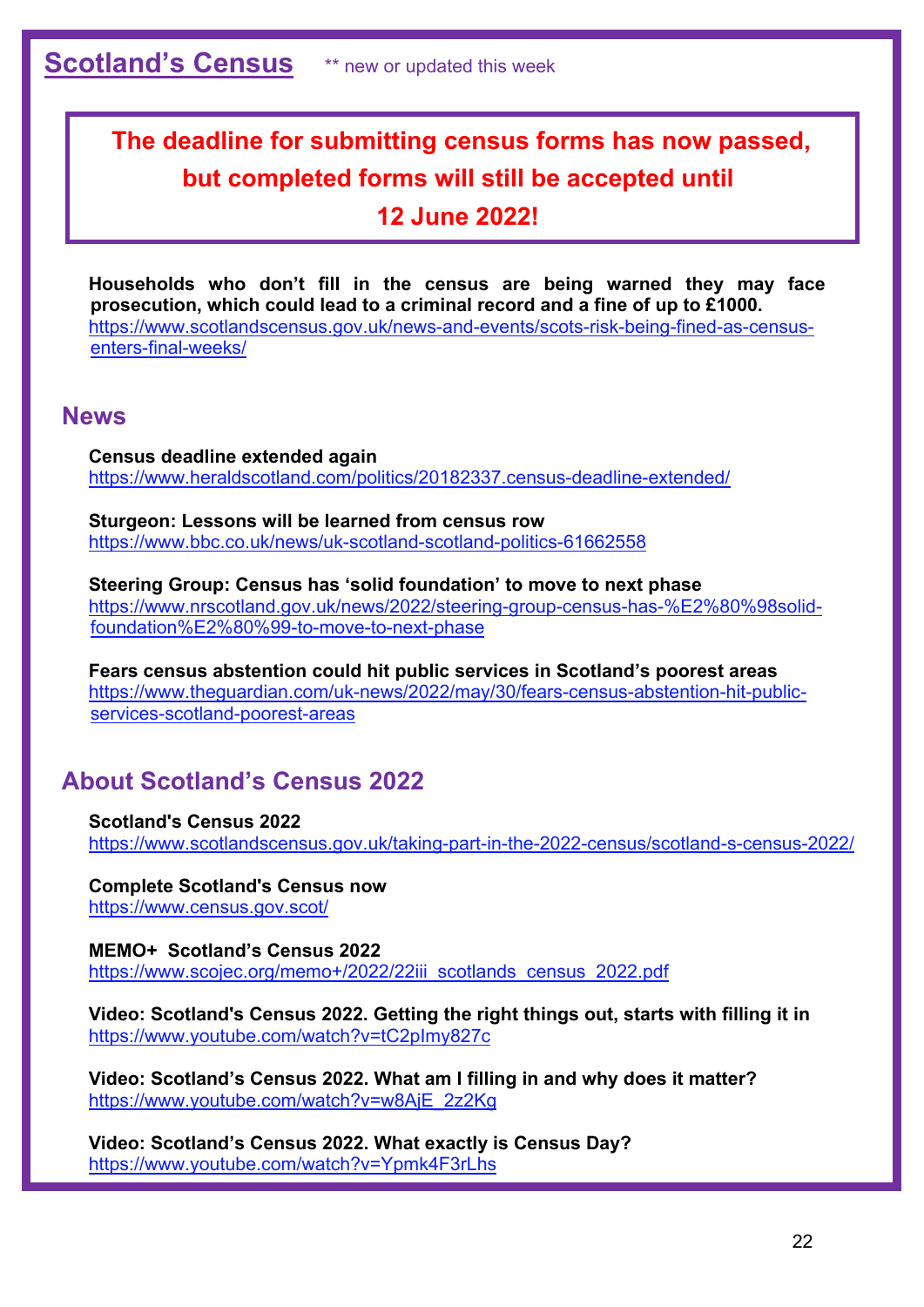**Video: Scotland's Census 2022. What do I need to know about filling it in?** [https://www.youtube.com/watch?v=z8e\\_Kza2XpM](https://www.youtube.com/watch?v=z8e_Kza2XpM)

**Video: Scotland's Census 2022. Am I legally required to fill it in?** <https://www.youtube.com/watch?v=GZm1By8AI2g>

**Video: Scotland's Census 2022. Can I get help filling it in?** <https://www.youtube.com/watch?v=RsF1UZBeXgY>

**Video: How to complete your census online** <https://www.youtube.com/watch?v=4TQA9yKSpfA>

[TOP](#page-0-1)

# <span id="page-22-1"></span>**Other News**

## **Sustrans peer mentor programme – Activate Mentoring**

Sustrans Activate mentoring provides an opportunity for groups to share their knowledge about walking, wheeling, and cycling with other organisations. Mentors will receive training from the Scottish Mentoring Network, and a continuing professional development certificate. Mentees will receive support and guidance from their mentor to develop or expand activities in their community. For information see the Active Travel Hub Network website<http://athubnetwork.co.uk/>

To apply to become a mentor see <https://app.smartsheet.com/b/form/37e5e4cbcd6f4ba3be8e7b688d9e5123>

To apply to become a mentee see <https://app.smartsheet.com/b/form/337927ec0e844e1e87bd19baae2cc280>

**Platinum Jubilee: Queen's life in pictures** <https://www.bbc.com/news/in-pictures-60279300>

**Platinum Jubilee: 70 years of the Queen in 70 seconds** <https://www.bbc.com/news/av/uk-61660128>

**Platinum Jubilee: Queen thanks nation as Jubilee weekend begins** <https://www.bbc.com/news/uk-61654780>

[TOP](#page-0-1)

## <span id="page-22-0"></span>**Bills in Progress** \*\* new or updated this week

## **Scottish Parliament**

## **Scottish Local Government Elections (Candidacy Rights of Foreign Nationals) Bill**

[https://www.parliament.scot/bills-and-laws/bills/scottish-local-government-elections](https://www.parliament.scot/bills-and-laws/bills/scottish-local-government-elections-candidacy-rights-of-foreign-nationals-bill)[candidacy-rights-of-foreign-nationals-bill](https://www.parliament.scot/bills-and-laws/bills/scottish-local-government-elections-candidacy-rights-of-foreign-nationals-bill)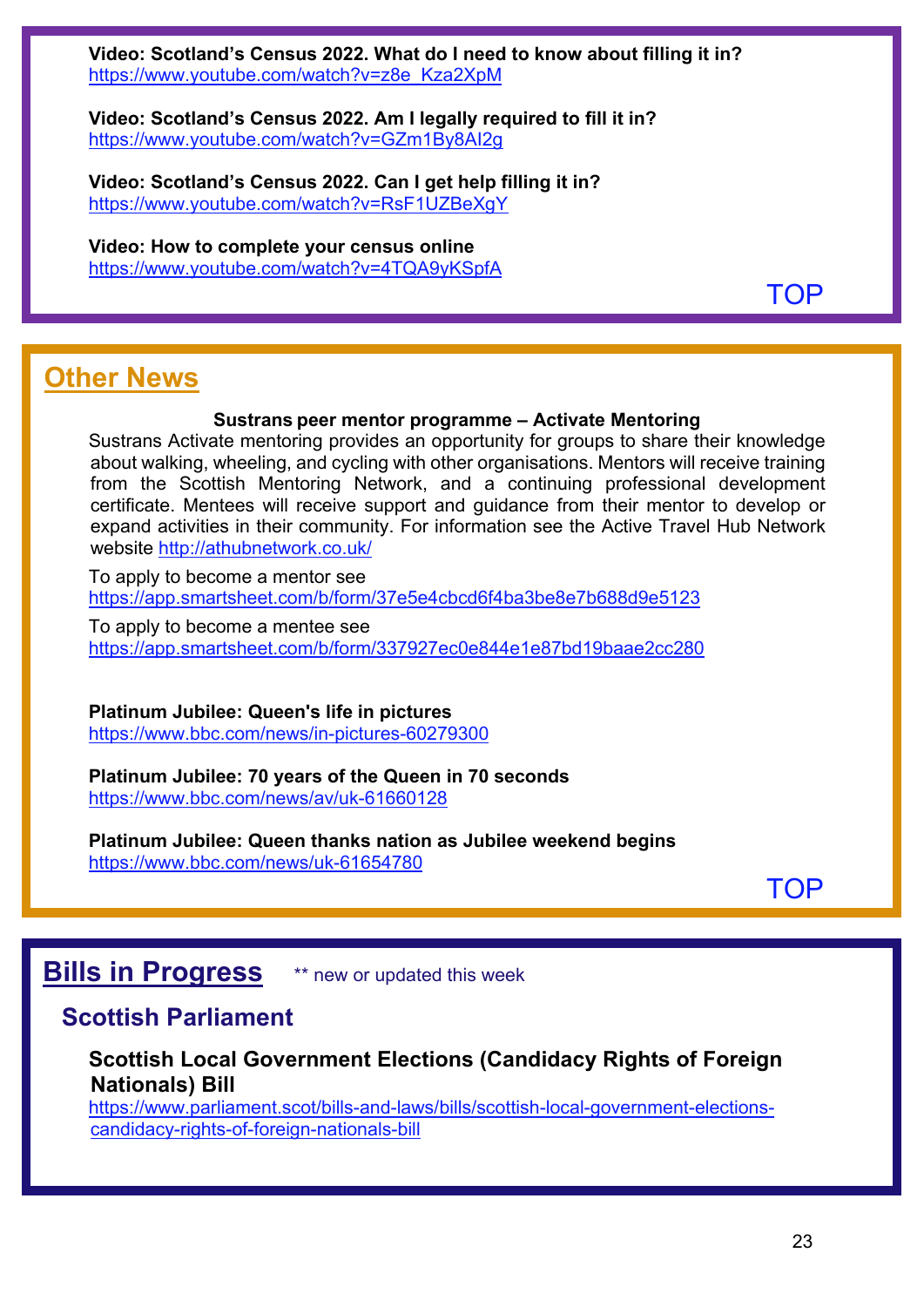## **UK Parliament**

## **\*\* Online Safety Bill**

<https://bills.parliament.uk/bills/3137>

Notice of amendments [https://publications.parliament.uk/pa/bills/cbill/58-03/0004/amend/online\\_day\\_pbc\\_0607.pdf](https://publications.parliament.uk/pa/bills/cbill/58-03/0004/amend/online_day_pbc_0607.pdf)

## **Refugees (Family Reunion) Bill**

<https://bills.parliament.uk/bills/3164>

<span id="page-23-0"></span>**Consultations** \*\* new or updated this week

**Public Participation at the Scottish Parliament** (closing date 30 June 2022) <https://yourviews.parliament.scot/cppp/participation-2022/>

[TOP](#page-0-1)

[TOP](#page-0-1)

[TOP](#page-0-1)

# <span id="page-23-1"></span>**Job Opportunities**

*[Click here](https://www.scojec.org/memo/jobs.html) to find out about job opportunities.*

## <span id="page-23-2"></span>**Funding Opportunities** \*\* new or updated this week

## **\*\* Investing in Communities Fund**

*Closing date for applications: 28 June 2022*

Scottish Government funding of up to £350,000 over a three-year period to support organisations based in the places they serve that tackle poverty and inequality, develop and sustain place-based approaches, are involved in community-led regeneration, and are working to ensure a just transition to net zero. Awards will prioritise disadvantaged, rural, and fragile communities across Scotland. For information and to apply see

<https://www.gov.scot/publications/investing-in-communities-fund-round-two-draft-guidance-note>

[TOP](#page-0-1)

# <span id="page-23-3"></span>**Events, Conferences, and Training** \*\* new or updated this week

## *\*\* this week!*

## **Working with People from Diverse Religious Backgrounds**

9 June 2022 (online, 1.00–4.30)

Interfaith Scotland course on improving our confidence in discussing and responding to the religion and belief of those we work with. We learn about the core beliefs and cultural practices of the main faiths, and the individual needs that may arise from a person's faith or belief identity. For information see <https://tinyurl.com/ye2ntnpv> or contact Jamie Spurway [jamie@interfaithscotland.org](mailto:jamie@interfaithscotland.org)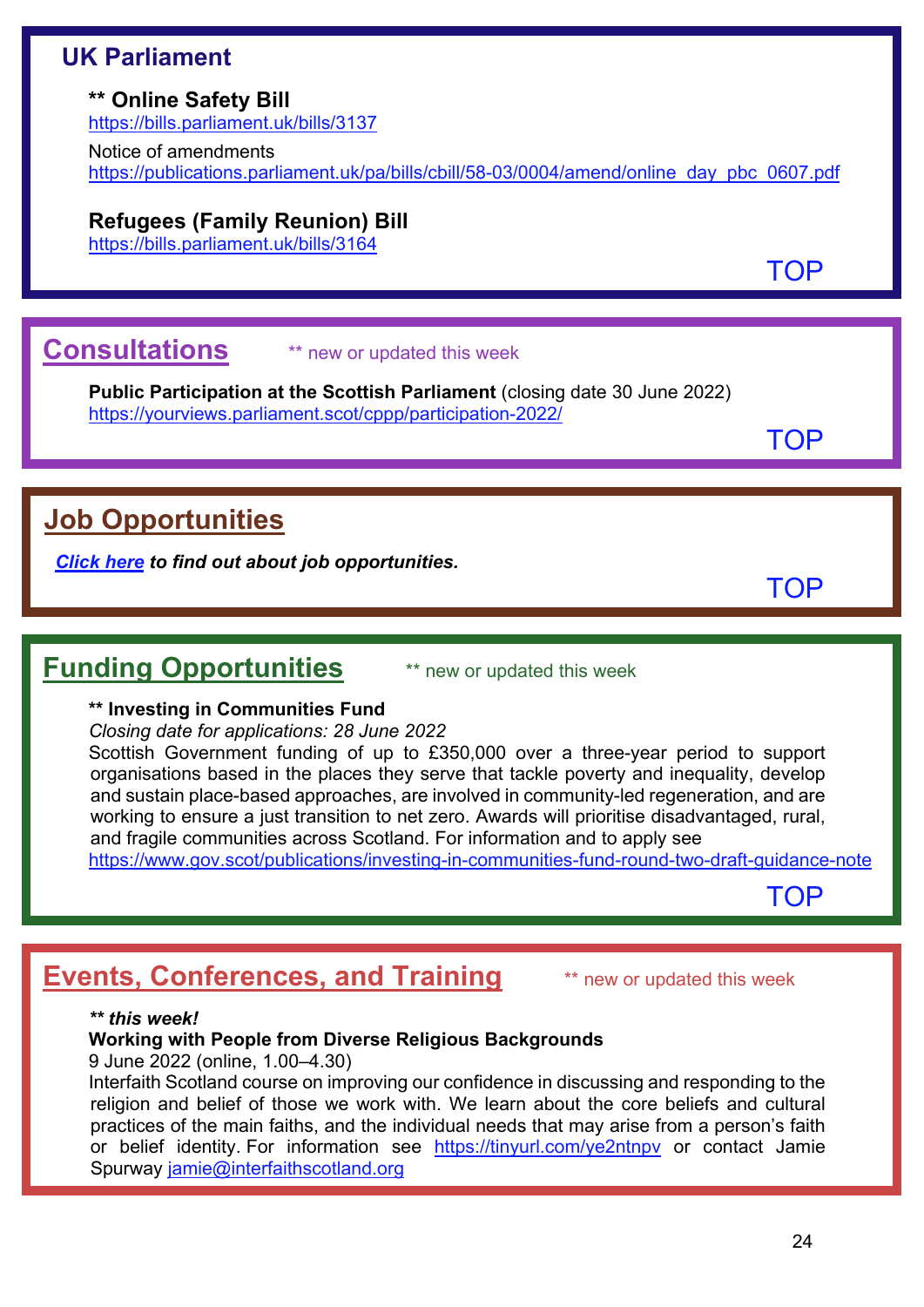## **Human Rights Leadership: Priorities and concerns for Scotland**

15 June 2022 (online, 9.30–12.00)

Human Rights Consortium Scotland event to discuss where Scotland currently stands on human rights, Where it is showing leadership, and where it is hanging back, what it is championing, what it is ignoring, and the position of Scotland within the UK. For information see <https://tinyurl.com/2v89sy65>

## **Refugees: Asylum and Resettlement**

16 and 17 June 2022 (online, 11.30–3.30 both days) 6 and 7 September 2022 (online, 11.30–3.30 both days)

27 and 28 October 2022 (online, 11.30–3.30 both days)

Scottish Refugee Council 2-day course drawing on the experiences of people seeking asylum and people who have been resettled in the UK, to examine why people might need to flee their own country, how they seek asylum in the UK, and what opportunities exist for rebuilding their lives here in the UK. For information see <https://tinyurl.com/jd2tey6w>

## **Refugee Festival Scotland**

17 to 26 June 2022 (Scotland-wide)

The theme of this year's festival is storytelling in all its forms – from music, dance, theatre and film to visual art, cookery and conversation. The diverse programme includes contributions from artists and performers who came to Scotland seeking refugee protection and the communities that have welcomed them. For information and the full programme see <https://www.refugeefestivalscotland.co.uk/whats-on/>

## **Day of Cultural Stories and Diversity**

17 June 2022 (Glasgow (10.00–12.00)

Scottish Asylum Seekers Resident Association Refugee Festival Scotland celebration of cultural diversity to bring people from different backgrounds together to share stories, music and experiences. For information see <https://tinyurl.com/2p9e8d6b>

## **Community Sponsorship: How to go about it**

17 June 2022 (online, 5.00–6.00) 20 June 2022 (online, 6.00–7.00) 22 June 2022 (online, 7.00–8.00) 24 June 2022 (online, 6.00–7.00)

Failte Edinburgh Community Sponsorship group Refugee Festival Scotland sessions to find out how you and your friends can sponsor a refugee family to come and live in Scotland. For information see <https://tinyurl.com/2p8b3xcc>

## **Storyplay at the Scottish Refugee Festival**

18 June 2022 (Glasgow, 11.00–12.30)

Play workshop for families with children aged 3-8 (older and younger siblings are very welcome) led by Licketyspit with help from Storyplay Champion families. Storyplay opens doors to imaginary play worlds, firing your imagination andnurturing lasting friendships. For information see <https://tinyurl.com/3wu73uh5>

## **Stories from Syria**

18 June 2022 (Edinburgh, 11.00–1.00)

Re-Act event for Refugee Festival Scotland presenting the record of the life journey of elderly Syrian refugees who have made Scotland their new home. For information see <https://tinyurl.com/37cvu5x2>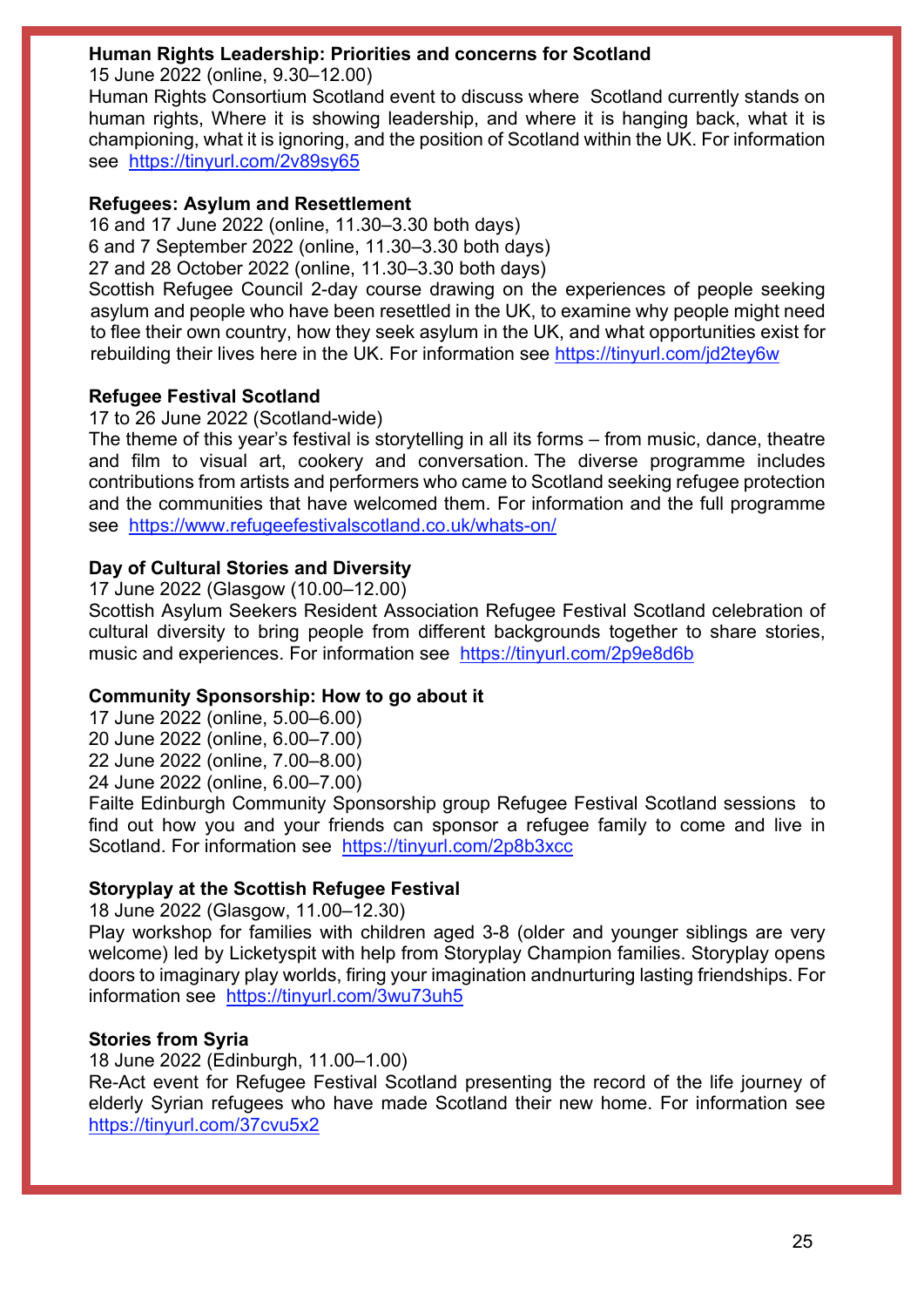## **Where Our Roads Meet**

18 June 2022 (Edinburgh, 11.00–1.00)

Edinburgh Old Town Development Trust music and art workshop for Refugee Festival Scotland, sharing stories from different cultures – a chance for the community to come together and share folk tales from around the world using the universal languages of art and music. For information see<https://tinyurl.com/2s3c44ud>

## **Love Without Limits**

## 18 June 2022 (Glasgow, 12.00–5.00)

Faith in Community Scotland gathering to explore and develop the faithful welcome offered to asylum seekers and refugees, including to hear and better understand the diverse needs of those who have been displaced from their own communities and families, and amplify the voice of refugees and asylum seekers in an unjust world and respond to actual rather than perceived need. The gathering will be followed by a ceilidh from 5-7pm. For information about the gathering see <https://tinyurl.com/y4kyftwp> and about the ceilidh see <https://tinyurl.com/2rpv3tux>

## **Empowering Refugees**

18 June 2022 (Edinburgh, 1.00–5.00)

Renfrewshire Effort to Empower Minorities (REEM) event for Refugee Festival Scotland for members of Renfrewshire's Syrian community to share their stories of coming to Scotland. They will tell us how their journeys began and how they are going in the present day. For information see<https://tinyurl.com/2p88yfbd>

## **My Experience, Your Knowledge**

18 June 2022 (Motherwell, 2.00–6.00)

African Collaboration Group Refugee Festival Scotland storytelling event enabling refugees and the local community to share experiences of their past and present lives. For information see<https://tinyurl.com/2uvcd4wz>

## **Alternative Tracks**

19 June 2022 (Edinburgh, 2.00–5.00)

Edinburgh Printmakers Refugee Festival Scotland exhibition of a large textile artwork created by refugee groups in Edinburgh. For information see <https://tinyurl.com/2nvrhskz>

## **Refugee Write**

20 June 2022 (Aberdeen, 11.00–1.00)

Women-only event

Grampian Regional Equality Council Refugee Festival Scotland creative writing and art workshop for New Scots women. The workshop will be structured around the theme of home and what home means to each individual taking part. For information see <https://tinyurl.com/35w6d62v>

## **Our Stoiries: A Women's Writing Workshop**

22 June 2022 (Glasgow, 11.00–2.00) Women-only event Interfaith Glasgow Weekend Club Refugee Festival Scotland workshop to explore refugee women's stories and work together to create our own short pieces of writing. For information see<https://tinyurl.com/8er6xcrz>

## **New Scots meet a new generation**

22 June 2022 (Stepps, 12.30–2.30) Ubuntu Scotland Refugee Festival Scotland family-friendly event led by young people from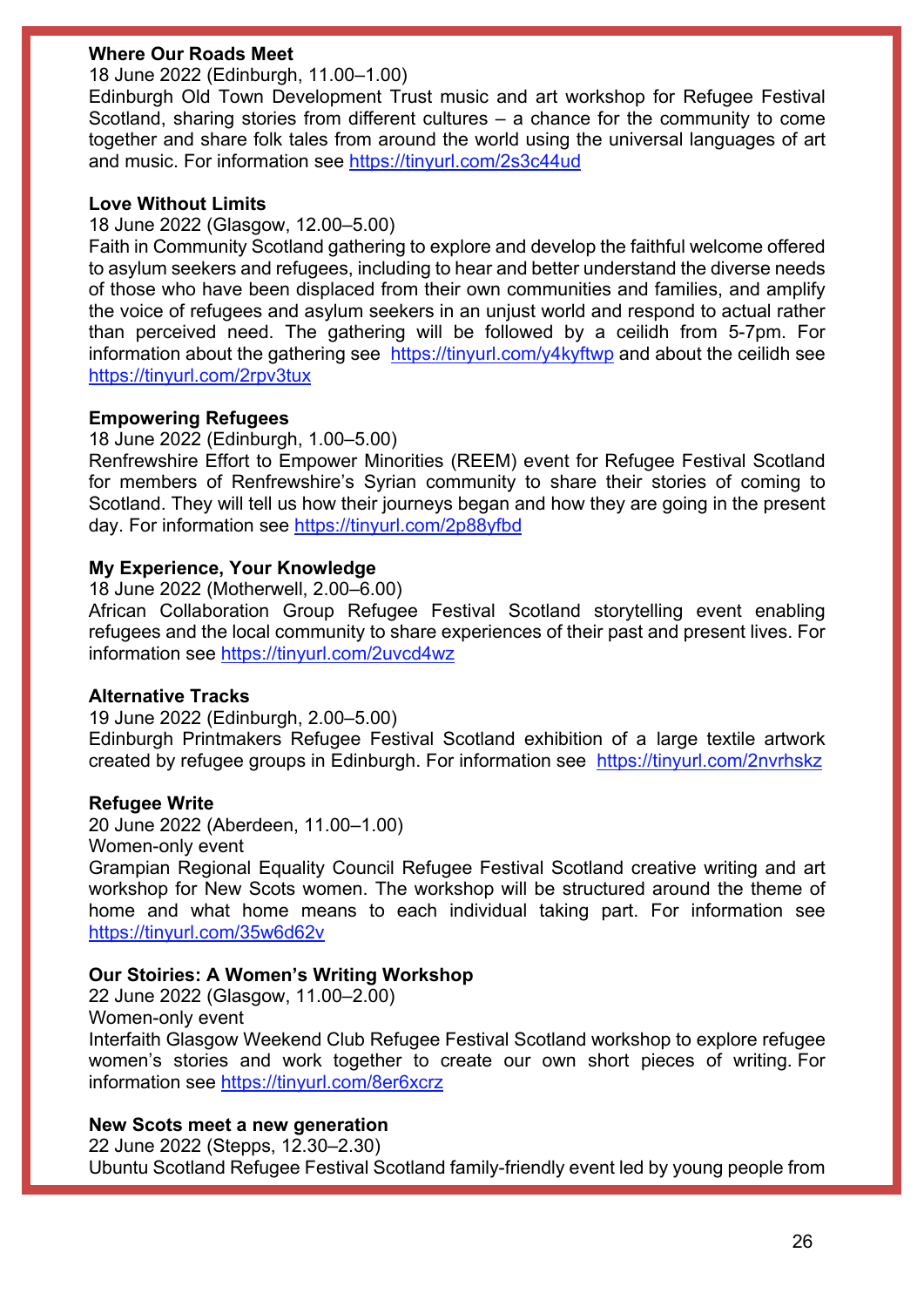different backgrounds, including a fun-filled afternoon of games and storytelling. For information see <https://tinyurl.com/7snb7zrd>

### **Garnethill Refugee Trail**

22 June 2022 (Glasgow, 2.00–4.00)

Scottish Jewish Heritage Centre guided walk for Refugee Festival Scotland revealing places that are connected with Jewish refugees who came to Glasgow from Europe around the Second World War, including where children from the Kindertransport stayed, and the house on Sauchiehall street where refugees were able to meet and mix with local people. For information see <https://tinyurl.com/yns8ajah>

### **Evocations: Art and Storytelling Workshop**

22 June 2022 (Edinburgh, 7.30–9.30)

Edinburgh Old Town Development Trust Refugee Festival Scotland storytelling workshop for adults bringing New Scots and life-long Edinburgh locals together to celebrate both differences and the things we have in common. For information see <https://tinyurl.com/46pne8cs>

#### **New Scots Storytelling on the Isle of Bute**

23 June 2022 (Bute, 9.00–5.00)

SAWA Refugee Programme Refugee Festival Scotland film featuring New Scots who have settled in Rothseay and surrounding towns and villages on the island. Each person will share traditional stories from their countries of origin. For information see <https://tinyurl.com/4me8crxz>

## **Worlds Apart and Worlds Together**

25 June 2022 (Edinburgh, 12.30–3.30)

The Welcoming Association Refugee Festival Scotland cross-cultural storytelling event to bring together members of local refugee communities. The family-friendly afternoon will be led by a professional storyteller, with live music, arts and crafts and buffet-style food and drink. For information see <https://tinyurl.com/34jwda78>

#### **Refugee Success Stories**

25 June 2022 (Glasgow, 1.00–3.00)

Safety Awareness Glasgow Refugee Festival Scotland event to show children and young people from refugee backgrounds that they can build successful lives for themselves in Scotland. For information see <https://tinyurl.com/2p9y6j49>

## **Advantage is invisible – understanding unintentional discrimination**

6 July 2022 (online, 1.30–3.30)

Interfaith Scotland course exploring why discrimination is common even when our intentions are to work fairly with all staff and service users. The role of the dominant identity in shaping our working culture and practices will be discussed, and we will consider the persistent pattern that advantage tends to be hidden from those that have it. For information see <https://tinyurl.com/2d5zwje9> or contact Jamie Spurway [jamie@interfaithscotland.org](mailto:jamie@interfaithscotland.org)

## **Interpreting culture – improving cross-cultural communication**

11 August 2022 (online, 11.00–1.00)

Interfaith Scotland course on cultural diversity. Our cultural background has a profound influence on each of us. It shapes our behaviour, values and beliefs. It even affects our thought processes and how we perceive the world. In this course we explore how culture forms a lens through which we interpret each other's behaviour and learn how to improve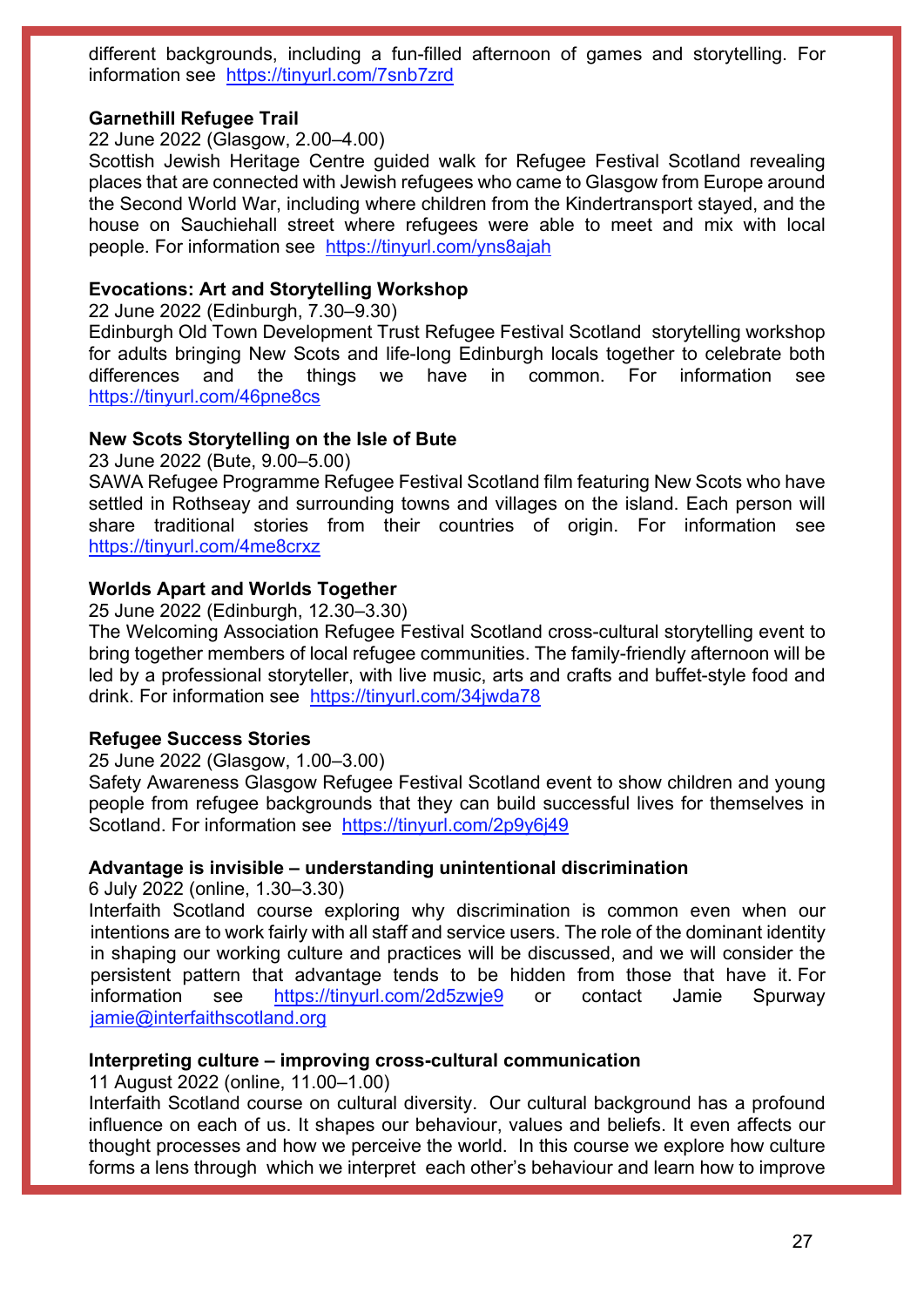our inter-cultural communication. For information see <https://tinyurl.com/yckbt9hs> or contact Jamie Spurway [jamie@interfaithscotland.org](mailto:jamie@interfaithscotland.org)

### **Our lives are ruled by the stories we tell ourselves – how interpretation shapes interaction**

13 September 2022 (online, 10.00–12.00)

Interfaith Scotland course exploring the impact of our inner narratives - our meaningmaking - on our interactions and relationships. We will consider ways we can become more aware of our readings as they form, and more cautious about their accuracy. We will also discuss tools for more authentic conversations. For information see <https://tinyurl.com/m63kxvrm>or contact Jamie Spurway [jamie@interfaithscotland.org](mailto:jamie@interfaithscotland.org)

#### **Working with Interpreters**

27 and 28 September 2022 (online, 1.00–4.30 both days)

24 and 25 November 2022 (online, 1.00–4.30 both days)

Scottish Refugee Council 2-day courses to enable participants to understand the legal context and qualifications governing interpreters in the EU, UK and Scotland, know the different types of interpreting, identify the differences between an interpreter and a bilingual support worker, and who to use when, and recognise when it is inappropriate to use a family member, a friend or a community member to interpret. For information see <https://tinyurl.com/puykxxnu>

### **Supporting Refugee Integration**

11 and 12 October 2022 (online, 1.00–4.30 both days)

15 and 16 December 2022 (online, 1.00–4.30 both days)

Scottish Refugee Council 2-day course to enable participants to understand the principles of a refugee-led integration framework, understand how dependency is created and how to build on people's resilience, and feel confident to facilitate refugee-led integration effectively. For information see<https://tinyurl.com/ukvn5rs5>

#### **Introduction to Working with Religious Diversity**

26 October 2022 (online, 10.30–12.30)

Interfaith Scotland short course where delegates will improve their confidence in discussing and responding to the religion and belief of those they work with. We explore guiding principles behind working with religion and belief diversity. Then we take a closer look at the core beliefs and cultural practices of Islam, Sikhism and Judaism.For information see <https://tinyurl.com/2p88vnps> or contact Jamie Spurway [jamie@interfaithscotland.org](mailto:jamie@interfaithscotland.org)

#### **Working with Unaccompanied Refugee Children**

10 and 11 November 2022 (online, 11.30–3.30 both days)

Scottish Refugee Council 2-day course to enable participants to recognise the legal difference between children seeking asylum, children who have been trafficked, refugees and migrants, appreciate the journeys that children have made to be in the UK including being trafficked, understand the Age Assessment process, identify the rights and entitlements of separated children, and become familiar with the statutory responsibilities of the Scottish Guardianship Service. For information see<https://tinyurl.com/3fedr5xn>

### **Intention versus impact – exploring challenges around group labels and unintended offence**

6 December 2022 (online, 1.30–3.30)

Interfaith Scotland short course exploring the language used to describe groups of people, particularly in relation to Protected Characteristics like race, disability, religion and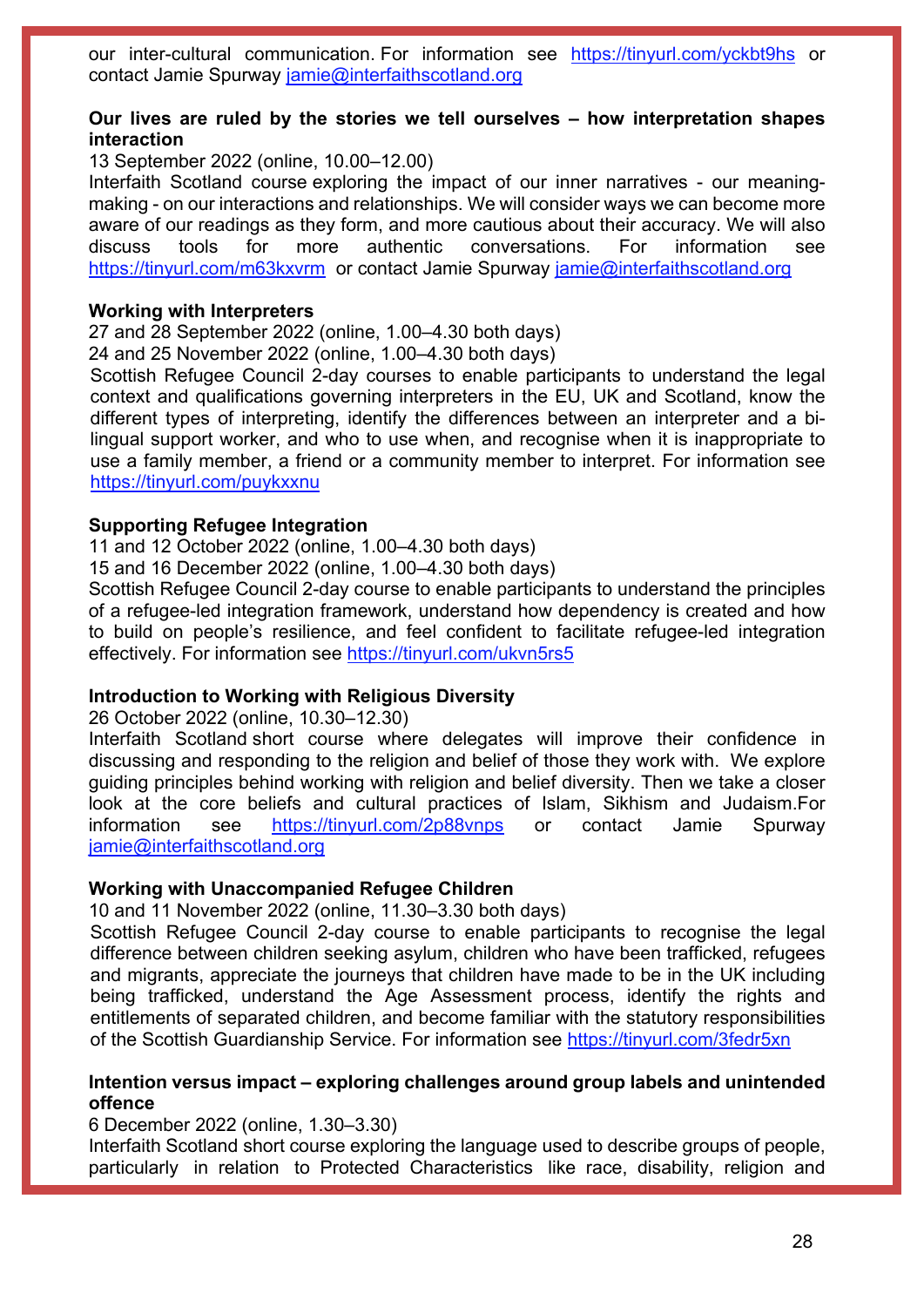belief. We also consider how we can respond to unintended interpretations, confusion or offence by exploring the difference between the speaker's intention and the impact on the listener. For information see <https://tinyurl.com/k9hz52pk> or contact Jamie Spurway [jamie@interfaithscotland.org](mailto:jamie@interfaithscotland.org)

## [TOP](#page-0-1)

# <span id="page-28-0"></span>**Useful Links**

**Scottish Parliament** <http://www.parliament.scot/>

**Scottish Government** <https://www.gov.scot/>

**UK Parliament** <http://www.parliament.uk/>

**GovUK (links to UK Government Departments)** <https://www.gov.uk/government/organisations>

**One Scotland** <http://onescotland.org/>

**Scottish Refugee Council** [http://www.scottishrefugeecouncil.org.uk](http://www.scottishrefugeecouncil.org.uk/) 

**Refugee Survival Trust** <https://www.rst.org.uk/>

**Freedom from Torture** <https://www.freedomfromtorture.org/>

**Interfaith Scotland** <https://interfaithscotland.org/>

**Equality and Human Rights Commission** <https://www.equalityhumanrights.com/en>

**Equality Advisory Support Service** <http://www.equalityadvisoryservice.com/>

**Scottish Human Rights Commission** <http://www.scottishhumanrights.com/>

**ACAS** <http://www.acas.org.uk/>

**SCVO** <https://scvo.org.uk/>

**Volunteer Scotland** <https://www.volunteerscotland.net/>

**Office of the Scottish Charity Regulator (OSCR)** <https://www.oscr.org.uk/>

**Scottish Fundraising Standards Panel** <https://www.goodfundraising.scot/>

**Disclosure Scotland** <https://www.mygov.scot/disclosure-types>

**Volunteer Scotland Disclosure Services**  <https://www.volunteerscotland.net/for-organisations/disclosure-services/>

**BBC News** <https://www.bbc.com/news>

[TOP](#page-0-1)